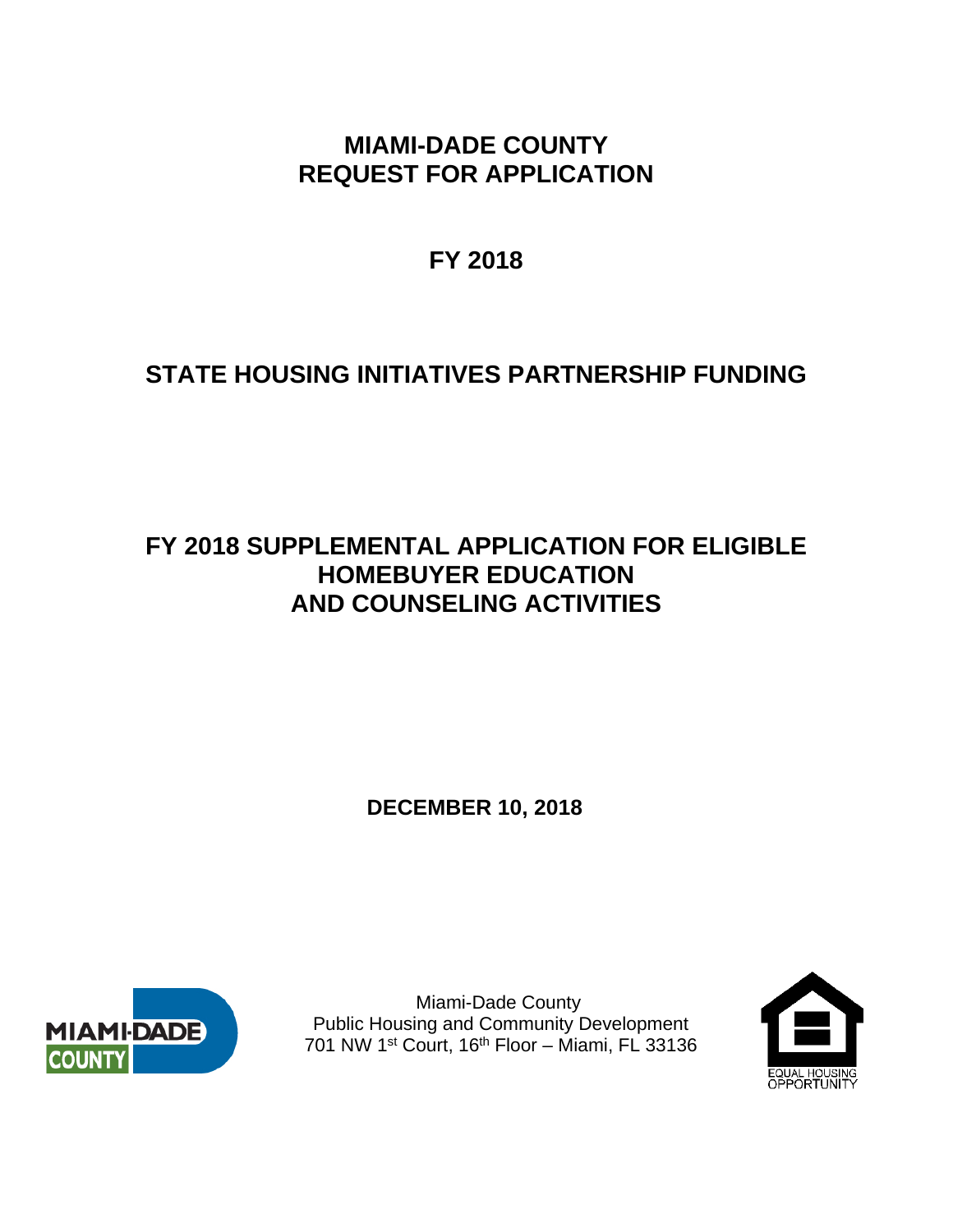**Carlos A. Gimenez** 

*Mayor* 

# **BOARD OF COUNTY COMMISSIONERS**

**Esteban L. Bovo Jr.**  *Chairman* 

**Audrey M. Edmonson** *Vice Chairwoman*

**Barbara J. Jordan**  *District 1*

**Jean Monestime**  *District 2*

**Audrey M. Edmonson**  *District 3*

**Sally A. Heyman**  *District 4*

**Eileen Higgins**  *District 5*

**Rebeca Sosa**  *District 6*

**Xavier L. Suarez**  *District 7* 

 **Daniella Levine Cava**  *District 8*

 **Dennis C. Moss**  *District 9*

 **Senator Javier D. Souto**  *District 10*

 **Joe A. Martinez**  *District 11*

 **José "Pepe" Diaz**  *District 12*

 **Esteban L. Bovo, Jr.**  *District 13*

**Harvey Ruvin**  *Clerk of Courts* 

**Pedro Garcia**  *Property Appraiser*

**Abigail Price-Williams**  *County Attorney*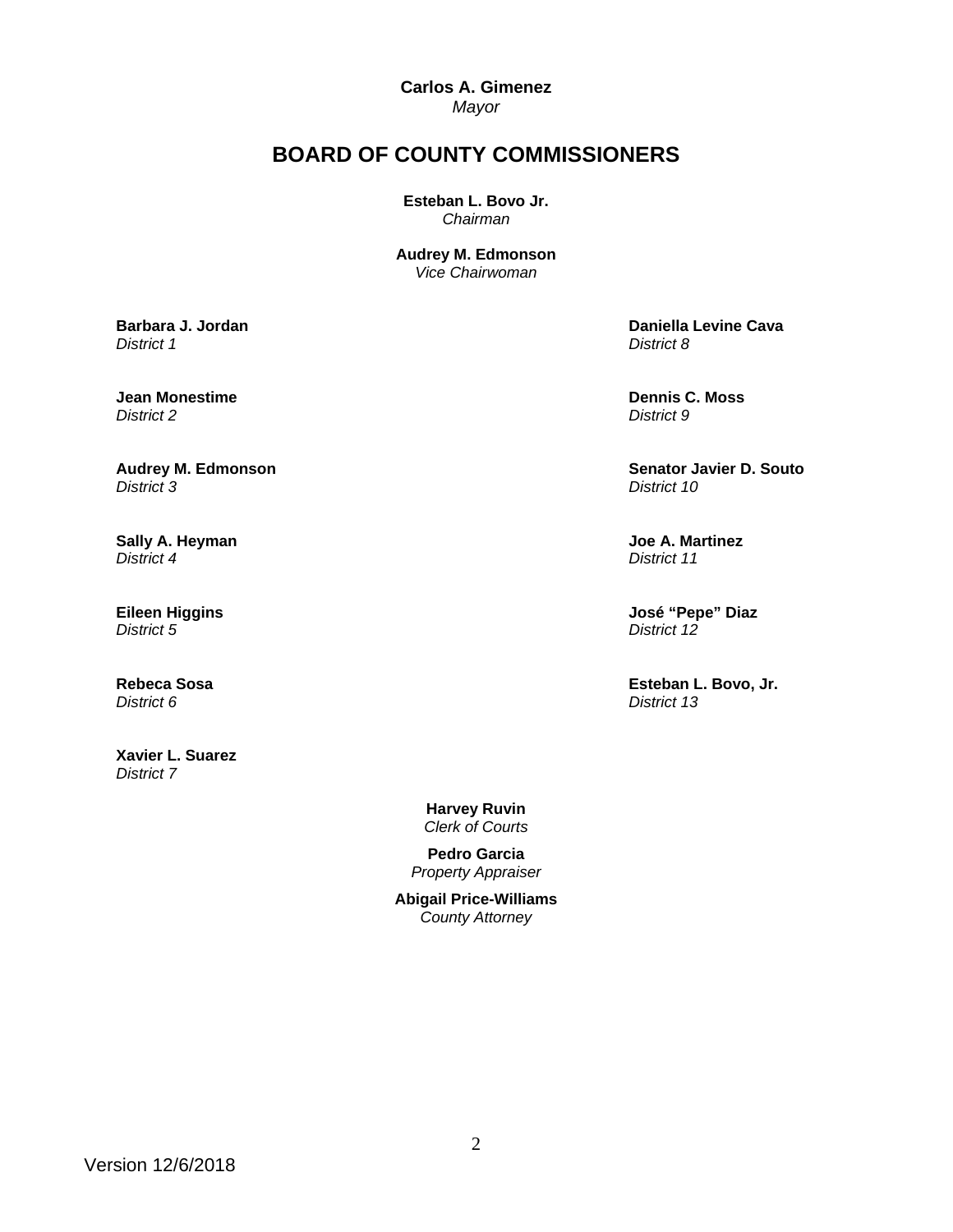# **\*\*\* APPLICATION DISCLAIMER \*\*\***

Updates to the FY 2018 RFA will be posted on the Department of Public Housing and Community Development (PHCD) website. Applicants should periodically check the County's website for potential changes in funding availability, submission dates and/or requirements: www.miamidade.gov/housing/

Miami-Dade County and its Department of Public Housing and Community Development does not discriminate based on race, sex, color, religion, marital status, national origin, disability, ancestry, sexual orientation, age, pregnancy or familial status in the access to, admissions to, or employment in, housing programs or activities. If you need a sign language interpreter or materials in accessible format for this event, call 786-469-2155 at least five days in advance. TDD/TTY users may contact the Florida Relay Service at 800-955-8771.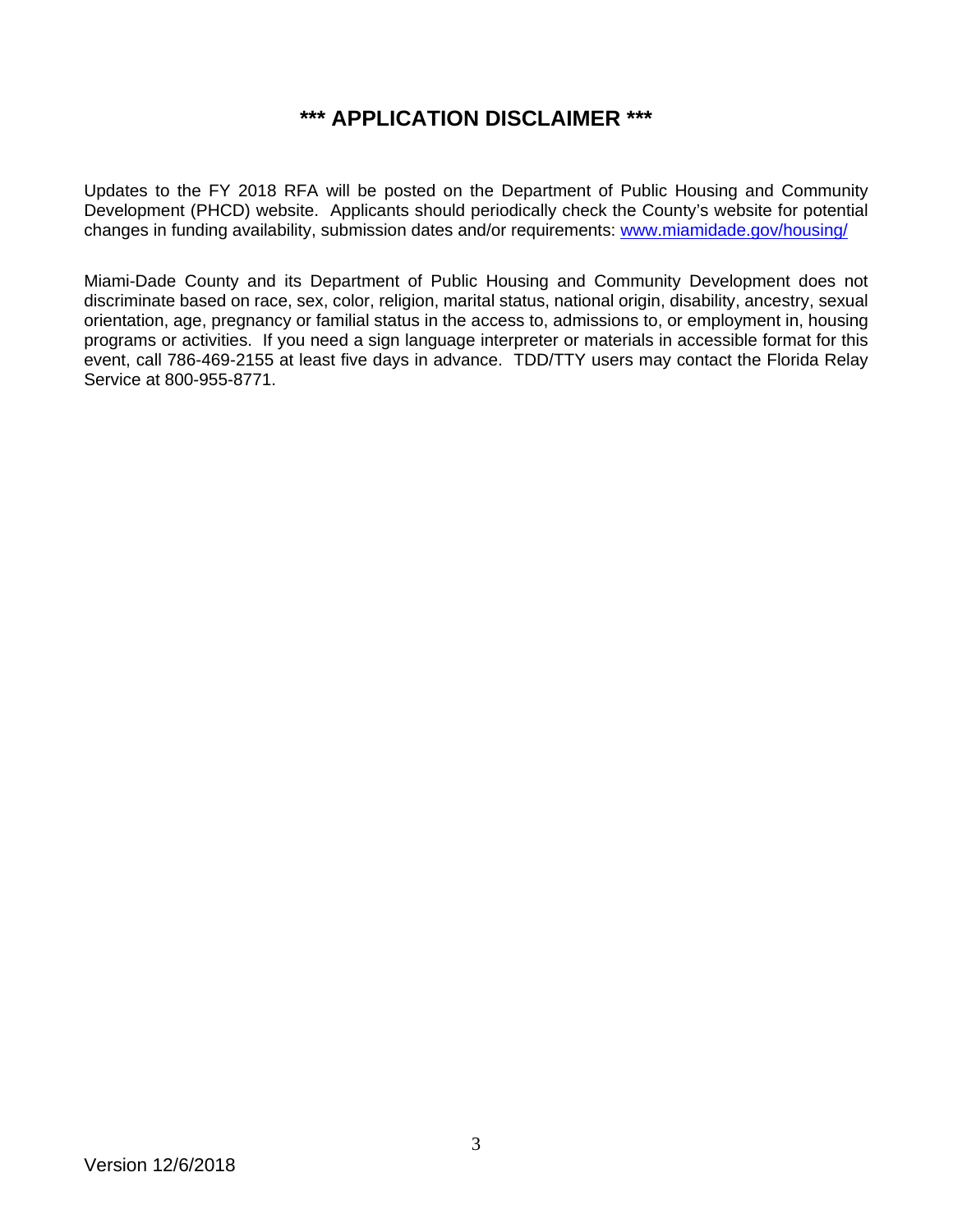## **MIAMI-DADE COUNTY**  FY 2018 REQUEST FOR APPLICATIONS (RFA) **STATE HOUSING INITIATIVES PARTNERSHIP PROGRAM FUNDING (SHIP)**  TABLE OF CONTENTS

THE COMPLETE FY 2018 RFA CAN BE FOUND ONLINE AT **http://www.miamidade.gov/housing/**

|                                                     | Page 1  |
|-----------------------------------------------------|---------|
|                                                     | Page 2  |
|                                                     | Page 3  |
|                                                     | Page 5  |
|                                                     | Page 6  |
|                                                     | Page 8  |
|                                                     | Page 10 |
|                                                     | Page 11 |
|                                                     | Page 12 |
|                                                     | Page 13 |
|                                                     | Page 14 |
|                                                     | Page 15 |
| HOMEOWNER EDUCATION AND COUNSELING SCORING CRITERIA | Page 17 |
|                                                     | Page 19 |
|                                                     | Page 20 |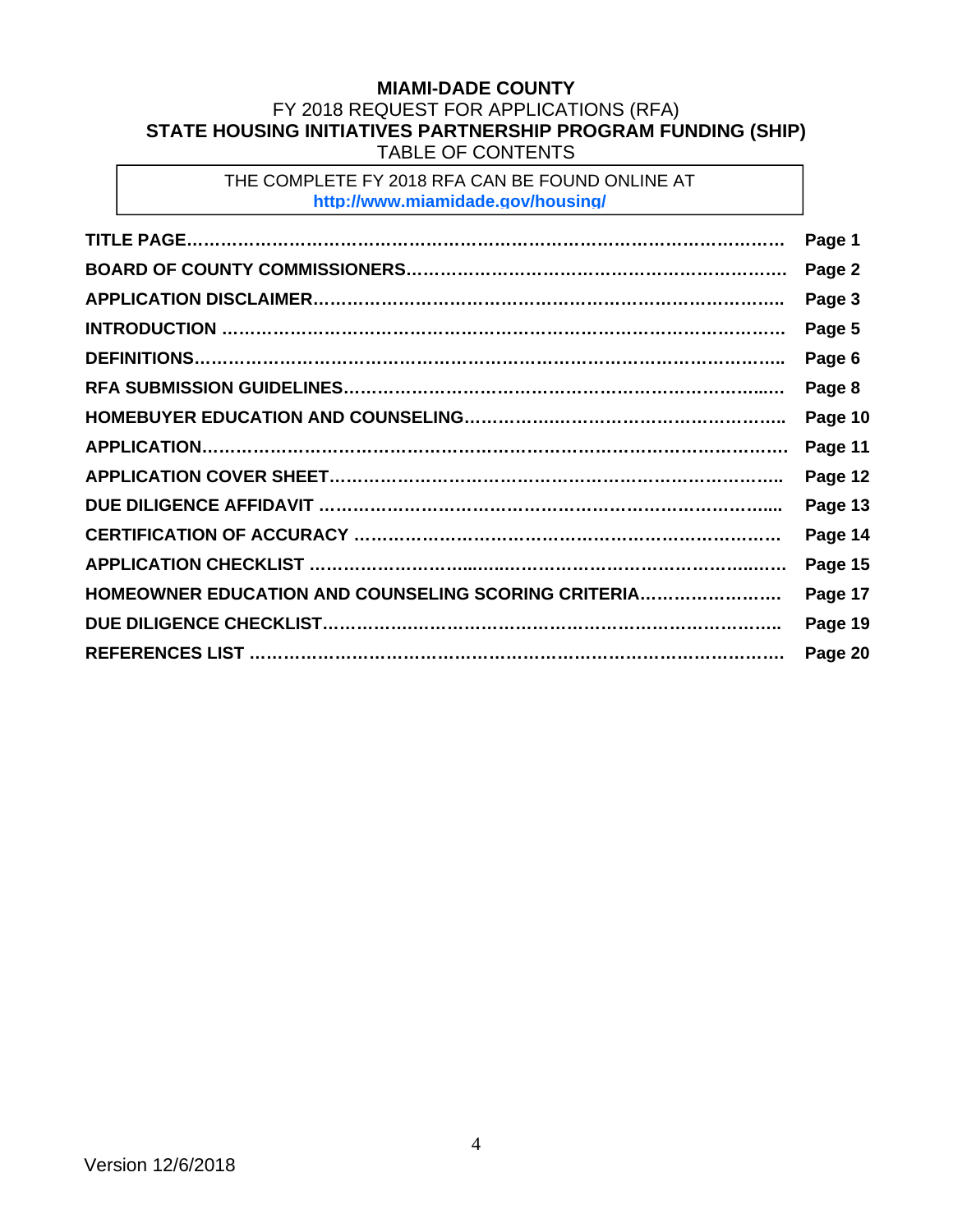# **MIAMI-DADE COUNTY FY 2018 REQUEST FOR APPLICATION STATE HOUSING INITIATIVES PARTNERSHIP FUNDING (SHIP)**

# **SECTION A**

#### **Introduction**

Miami-Dade County, through the Department of Public Housing and Community Development (PHCD) is soliciting applications under this Request for Application (RFA) process to fund Homebuyer Education and Counseling activities with State Housing Initiatives Partnership (SHIP) funds.

Applicants that are qualified U.S. Department of Housing and Urban Development (HUD) approved counseling agencies, with a demonstrated ability to provide educational and counseling services to prospective homebuyers are encouraged to apply. Proof of U.S. HUD approval must be provided at the time of application to be considered for funding.

 This RFA is seeking applications to address homebuyer education and counseling needs countywide, with funding amounts listed below. **Applicants who were previously awarded in the FY 2018 Homebuyer Education and Counseling SHIP RFA are not eligible to apply.**  The amount that applicants may request is a maximum of \$200,000.

| <b>Program Activities</b>          | <b>SHIP Amount</b> |
|------------------------------------|--------------------|
| Homebuyer Education and Counseling | \$400,000          |
| Total                              | \$400,000          |

**NOTE: In the event that two or more applications receive the same score, and the amount requested by applicants exceeds the amount of funding available, the funding recommendations will be for an equal allocation.**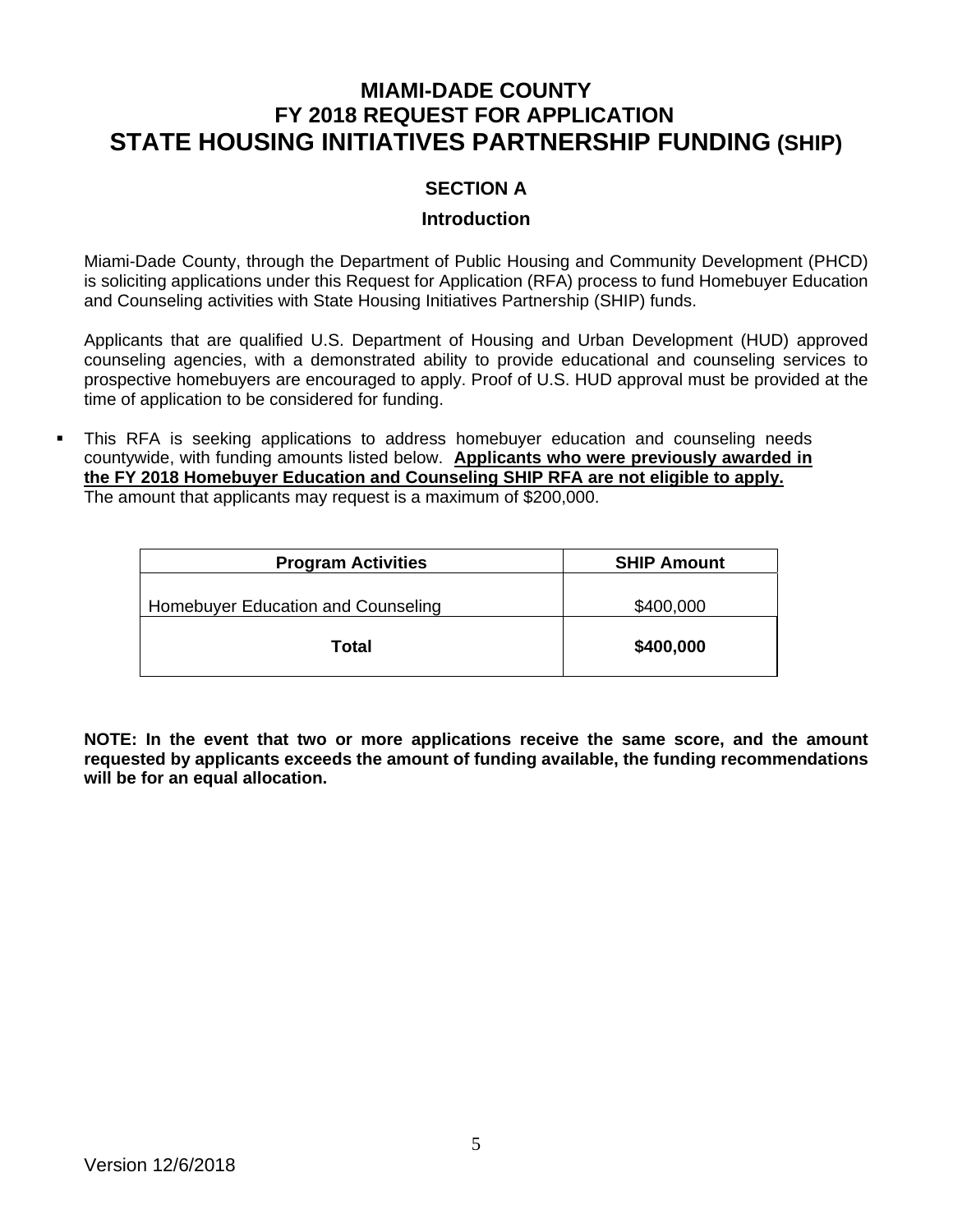## **SECTION B**

#### **Definitions**

**Applicant:** Organization submitting an application for funding.

**Application Checklist:** Forms identifying documents required to complete this application. **Applications lacking items and/or criteria needed to meet minimum threshold will be deemed non-responsive and will not be scored.** 

**ALF or Assisted Living Facility:** A Florida licensed living facility that complies with Sections 429.01 through 429.54, F.S., and Chapter 58A-5, F.A.C.

**Audited Financial Statements:** Financial Statements that have been prepared in accordance with Generally Accepted Accounting Principles (GAAP) and that have been audited by an independent third party certified public accountant in accordance with generally accepted auditing standards.

**Certified Financial Statements:** Financial statements to include, but not limited to, balance sheet, income statement, and statement of cash flows that have been prepared and certified by an independent third party certified public accountant in accordance with GAAP.

**Disabled Household:** Any moderate, low, very low or extremely low income household that has one or more persons who (a) have a physical impairment or mental impairment that substantially limits one or more major life components; (b) have a record of such impairment; or (c) are regarded as having such an impairment in accordance with the Federal Fair Housing Act and Chapter 11A of the Code of Miami-Dade County.

**Elderly Housing:** As determined by HUD is a dwelling that is specifically designed for and occupied by an elderly person under a Federal, State, or local government program; or is occupied solely by persons who are 62 or older; or a dwelling that houses at least one person who is 55 or older in at least 80% of the occupied units, and adheres to a policy that demonstrates intent to house persons who are 55 or older per the Housing for Older Persons Act of 1995. Miami-Dade County's elderly housing set-aside is for persons age 55 or older per Resolution No. R-780-15.

**Financial Beneficiary:** One who is to receive a financial benefit from the proceeds of development cost (including deferred fees). This definition includes any party which meets the above criteria, such as the Developer and its principals and principals of the applicant entity. This definition does not include third party lenders, Housing Credit (HC) Syndicators, Credit Enhancers who are regulated by a state or federal agency.

**Firm Commitment:** Match/leverage funds must be explicit, in writing and signed by a person authorized to make the commitment, e.g., applicants MUST show proof of subsidy, such as an award letter or invitation to underwriting from the Florida Housing Finance Corporation (FHFC) or a board approved allocation. The commitment must indicate the total dollar value of the commitment and must be valid through financial closing of the project. It must be supported by evidence of funding ability from an industry recognized financial institution and show evidence of initial underwriting by the lender or from a financial source determined through documented evidence to be able to support the commitment. Final decisions on the issue of "firm commitment" shall be made by PHCD.

**Income Levels:** An individual or family's economic means based on Area Median Income (AMI) standards.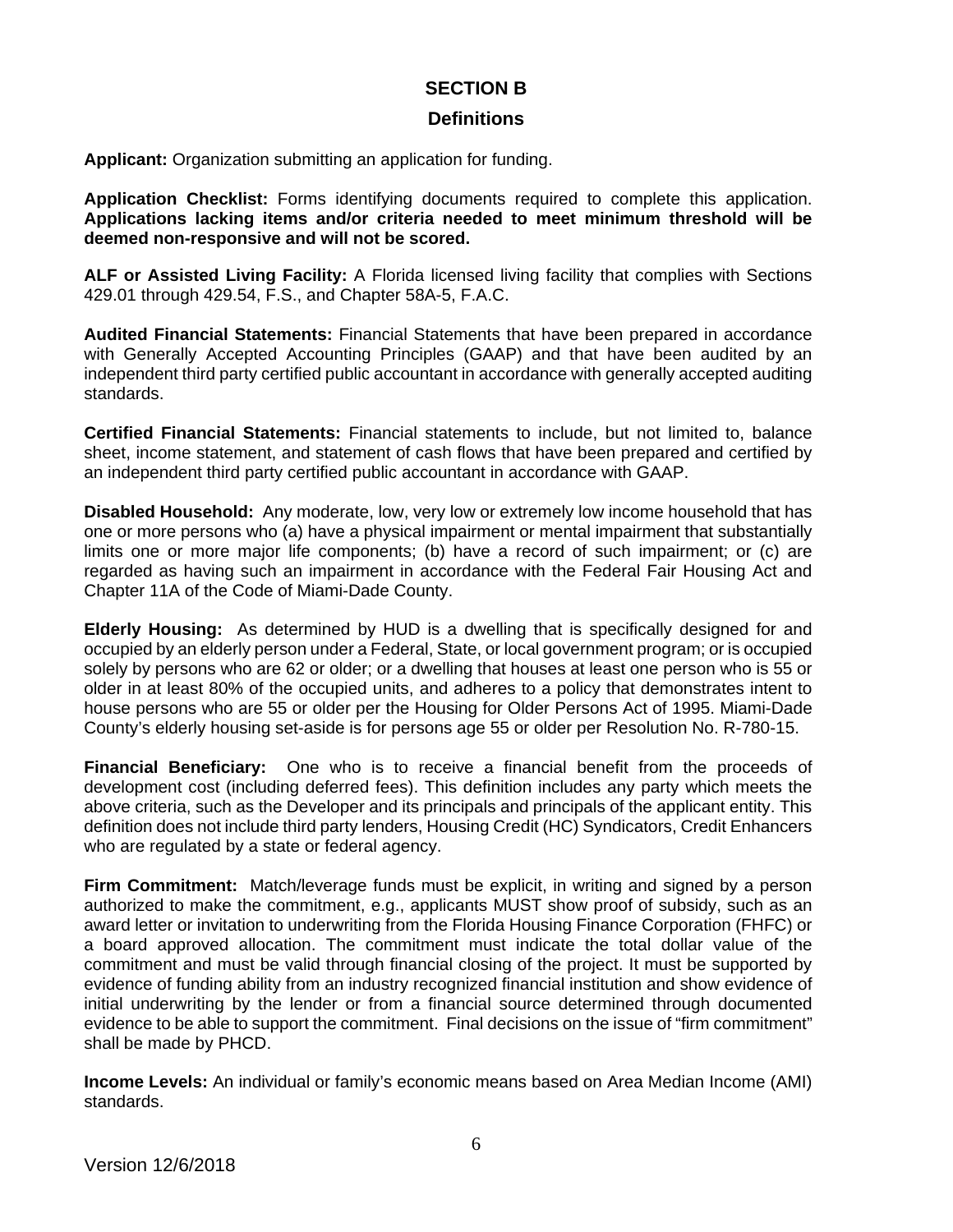- Moderate Income is above 80% AMI to 140% of AMI
- Workforce Housing Income levels are above 60% and up to 140% of AMI
- Low–Income is 80% of AMI
- Very Low–Income is 50% of AMI or lower
- Extremely Low-Income is 33% of AMI or lower or as more specifically defined in FHFC guidelines.

**Low Income:** The Adjusted Income for a Family which does not exceed 80 percent of the Area Median Income.

**Minimum Threshold Requirements:** Requirements that must be satisfied for the application to be responsive. Per Resolution No. R-630-13, applicants are required to provide a detailed project budget, sources and uses statement, certifications as to past defaults on agreements with Non-County sources and clear a due diligence check prior to funding commitment. The applicant must have firm commitments of all project funding. A report of Due Diligence findings will be submitted to the Board of County Commissioners. **Applications lacking any items and/or criteria needed to meet minimum threshold will be deemed non-responsive and will not be scored.** 

**PHCD:** Miami-Dade County Department of Public Housing and Community Development or predecessor or successor department.

**Principal:** An applicant, any general partner of an applicant, and any officer, director, or any shareholder of any applicant or shareholder of any general partner of an applicant.

**Special Needs Population:** A resident or a family member that is considered to be homeless, a survivor of domestic violence, a person with an emotional, mental or physical disability or youth aging out of foster care. These households require initial, intermittent or ongoing supportive services from one or more community-based service providers or long term care program.

**Sponsor:** Means any individual, association, corporation, joint venture, partnership, trust, local government, or other legal entity or any combination thereof which, has been approved by the corporation as qualified to own, construct, acquire, rehabilitate, reconstruct, operate, lease, manage or maintain a project; and except for a local government, has agreed to subject itself to the regulatory powers of the corporation.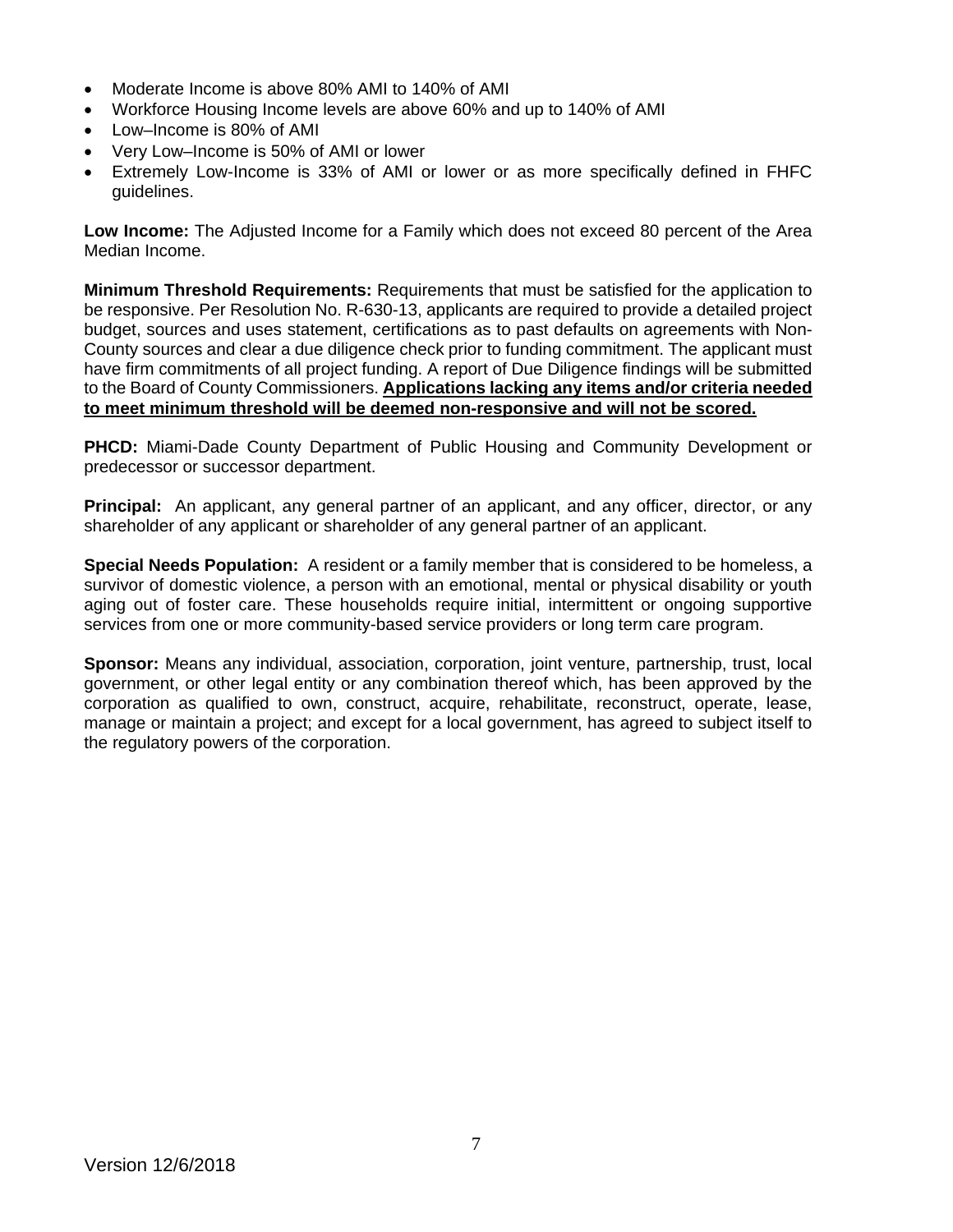## **SECTION C**

### **Submission Guidelines**

- Applicants must submit an **Application Cover Sheet** as the first page of the application. This cover sheet must include the legal name of the Developer, employer identification number (FEIN), organization type, amount of funding request, Developer's address, contact person name, title, phone number, and email address.
- Applications must be submitted in 3 ring binders, including (1) original and six (6) copies of each request for funding. Each binder is to include ONE complete application. Applicants submitting binders containing **more than one application may be deemed non-responsive and may not be scored.**
- **Applicants who were previously awarded in the FY 2018 Homebuyer Education and Counseling SHIP RFA are not eligible to apply.**
- The original version of each application must be labeled "ORIGINAL" on the outside of the binder and all Binders submitted as copies must each be labeled "COPY" accordingly.
- **Each Application must be labeled with the appropriate category: Homebuyer Counseling.**
- Applicants must score a minimum of **70 points** to be recommended for funding.
- No pages are to be stapled or clipped. Each of the 7 submitted binders must include a COMPLETE application. Do not exclude any documents from binders labeled "Copy."
- If CDs or thumb drives are submitted as part of an application, then they should be included in all 7 submitted binders (1 original and 6 copies)
- All proposals must be submitted in the legal name of the limited partnership, corporation, or agency**.**
- **All applicants are required to review and provide requisite supporting documentation outlined in the Application Checklist included in the Application.**
- For purposes of this RFA, the application period is December 10, 2018 through January 10, 2019, Monday through Friday excluding County Holidays. Any applications submitted after the January 10, 2019 noon deadline will **not** be accepted.
- Faxed applications will **not** be accepted.
- Applications must comply with all requirements of this RFA. Applications that are incomplete or have deficiencies and errors will be submitted to the County Attorney's Office for legal review and determination of responsiveness.
- No changes or additions to the proposals will be accepted after the application deadline.
- Applications will not be accepted anywhere other than as noted in this application.
- Miami-Dade County will not fund an entity or an affiliate with outstanding defaulted loans, debarment actions or any other legal encumbrances with the County, State of Florida, or Federal programs regardless of the merits of the submitted proposal.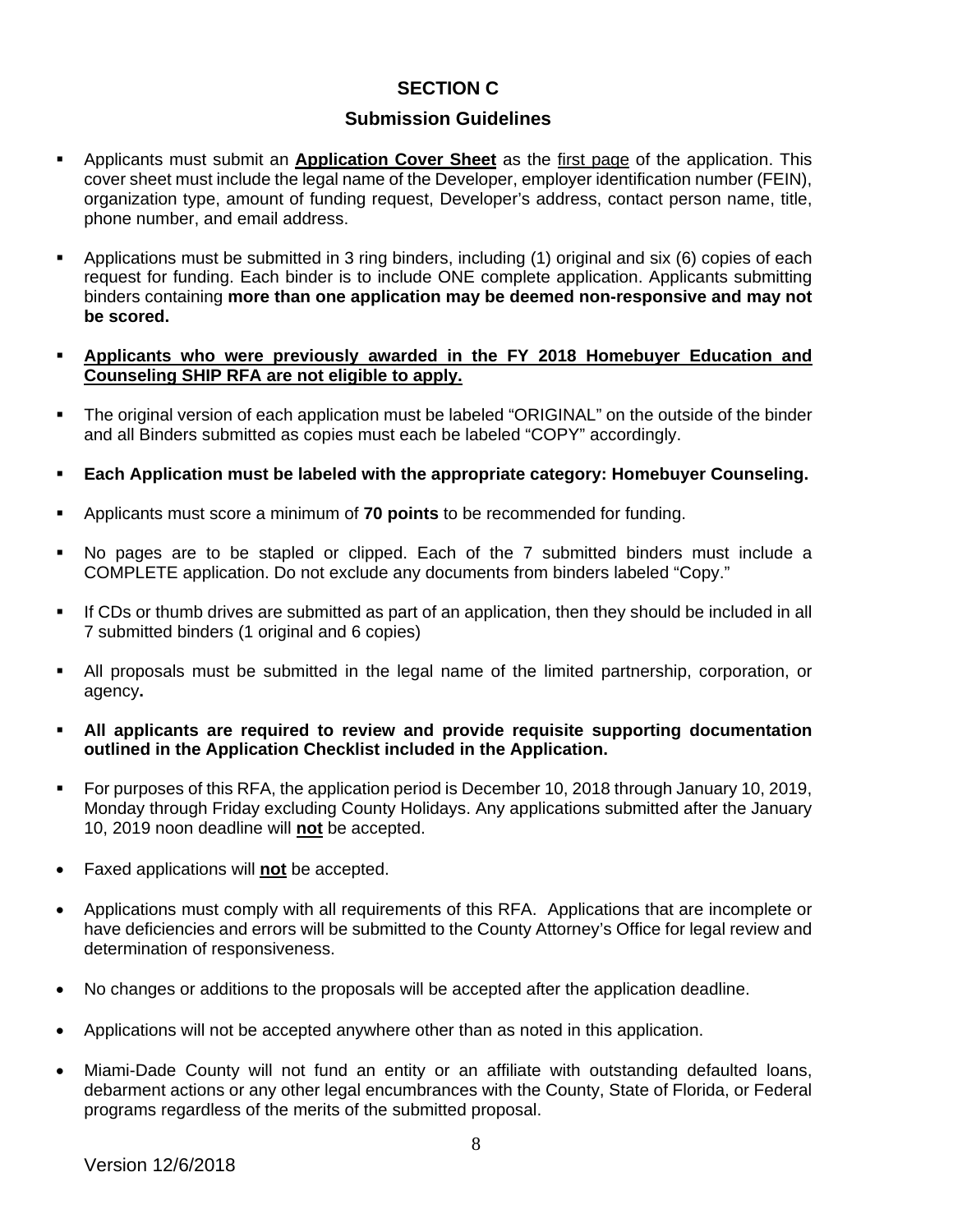- An applicant may be disqualified from consideration for funding in this RFA based on poor performance or non-compliance on any other projects with PHCD.
- PHCD will adhere to compliance guidelines pursuant to Resolution No. R-630-13 approved by the Miami-Dade County Board of County Commissioners on July 16, 2013, requiring PHCD to complete and report a Due Diligence investigation on all applicants using the Due Diligence Checklist. **Unless expressly authorized by the County Mayor or the Mayor's designee (Resolution No. 630-13, Section 3), any entity NOT clearing the Due Diligence Investigation will NOT be recommended to the Board for funding.**
- **Applications lacking any items and/or criteria needed to meet minimum threshold will be deemed non-responsive and will not be scored.**
- Applications submitted prior to the January 10, 2019 deadline can be submitted to the Clerk of the Board from December 10, 2018 through January 9, 2019, Monday through Friday, except on Holidays observed by the County. Applications must be labeled as directed below:

**Mr. Harvey Ruvin Clerk of the Board of County Commissioners Stephen P. Clark Center 111 N.W. First Street, 17th Floor Miami, Florida 33128 Miami-Dade County Department of Public Housing and Community Development Attention: Director's Office** 

On January 10, 2019, APPLICATIONS WILL **ONLY** BE ACCEPTED DURING THE HOURS OF **9:00 a.m. and 12:00 noon** at the **Department of Public Housing and Community**  Development located in the Overtown Transit Village North Building, 701 NW 1<sup>st</sup> Court, 14<sup>th</sup> **Floor, Miami, FL 33136.**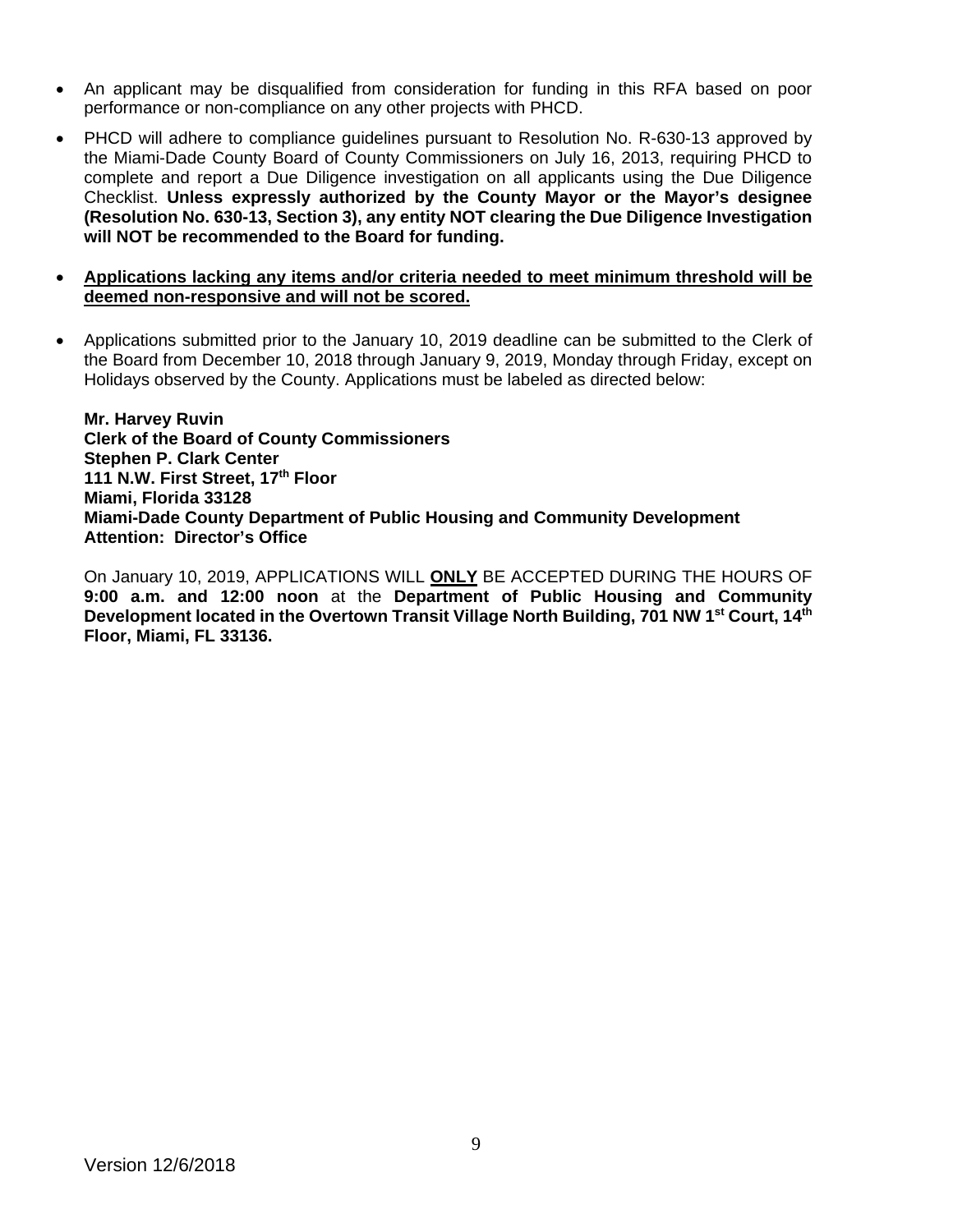# **SECTION D**

#### **Homebuyer Education and Counseling**

The Department of Public Housing and Community Development (PHCD) is soliciting applications for Homebuyer Education and Counseling services from qualified U.S. Department of Housing and Urban Development (HUD) approved agencies. Applicants with a demonstrated ability to provide educational and counseling services to prospective homebuyers are encouraged to apply. Proof of U.S. HUD approval must be provided at the time of application to be considered for funding. Education and Counseling services must include the following topics:

- Financing
- Fair housing practices
- Credit counseling
- Budget and money management
- Financial literacy
- Selecting a neighborhood (schools, employment, transportation)
- Finding a home
- Negotiating a purchase price
- Home maintenance
- Mortgage approval process
- Post-closing education and counseling
- Inspections and Repairs
- Foreclosure prevention counseling

#### **Minimum Threshold Requirements**

- Agency must be a U.S. HUD approved Homebuyer Education and Counseling Agency
- Housing Counselor(s) administering the workshops must have approved U.S. HUD certification.
- Agency must have a reporting system that tracks the number of homeowners funded with Miami-Dade County resources. Documentation of monthly reports will be required for reimbursement requests.

#### **Applications lacking items and/or criteria needed to meet minimum threshold will be deemed nonresponsive and will not be scored.**

Applicants must score a minimum of **70 points** to be recommended for funding.

All recipients of homeownership assistance must participate in a financial literacy program in conjunction with the existing required homebuyer education and counseling curricula.

Supporting documentation for the agency's experience, professional affiliations, employee certifications, training materials, funding sources, program costs, marketing plans and client management system **is required to receive points in this application. The cost per client as indicated in the application will be the same cost per client reflected in the contract.** 

The County will endeavor to distribute awarded funds in a *geographically equitable* manner, such that residents in the North, Central, and South shall have reasonable access to homebuyer education and counseling services. This policy seeks to achieve greater efficiencies in the provision of services and the expenditure of funds by eliminating the funding of multiple agencies that provide duplicative services in the same market area.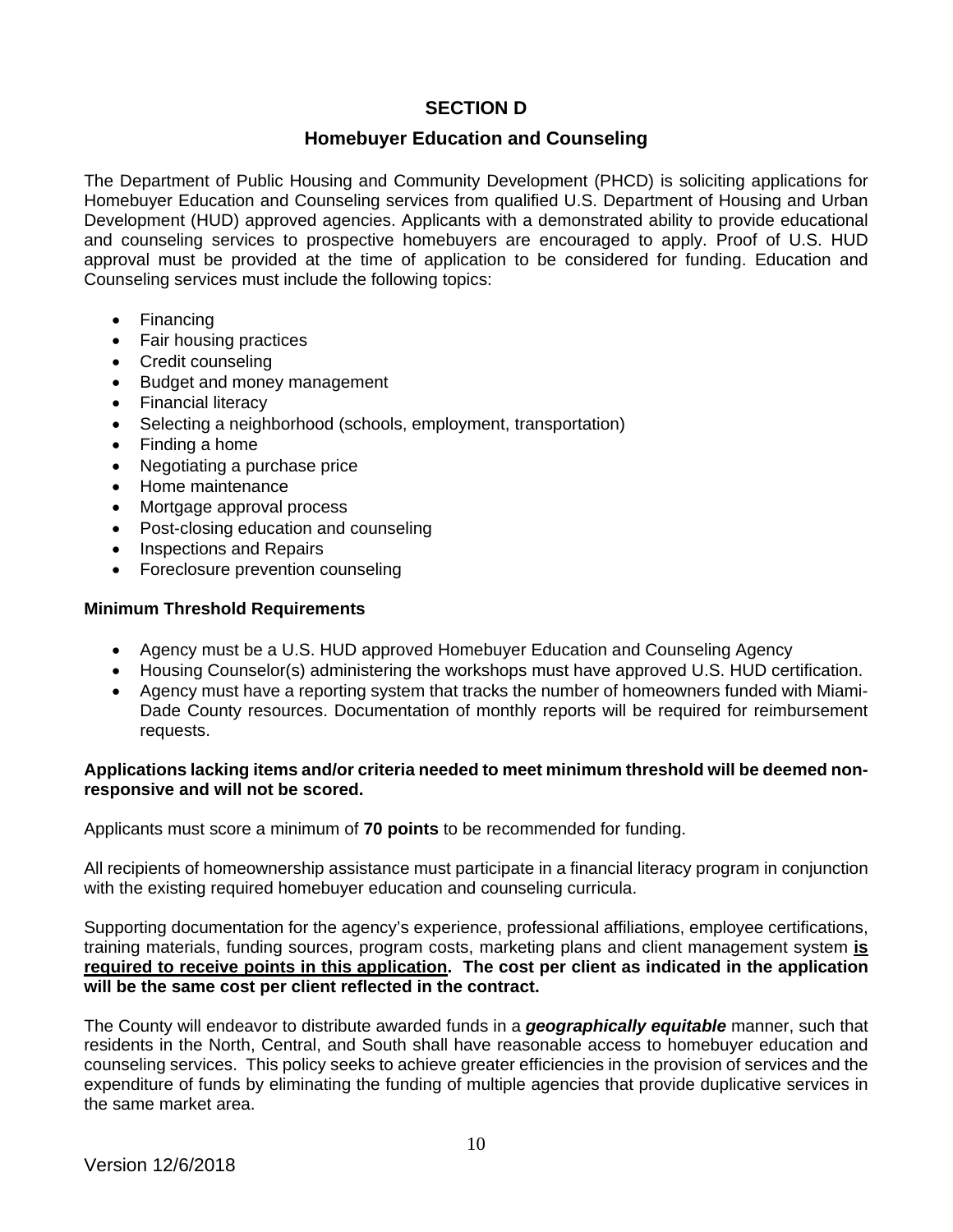# **HOMEBUYER EDUCATION AND COUNSELING APPLICATION**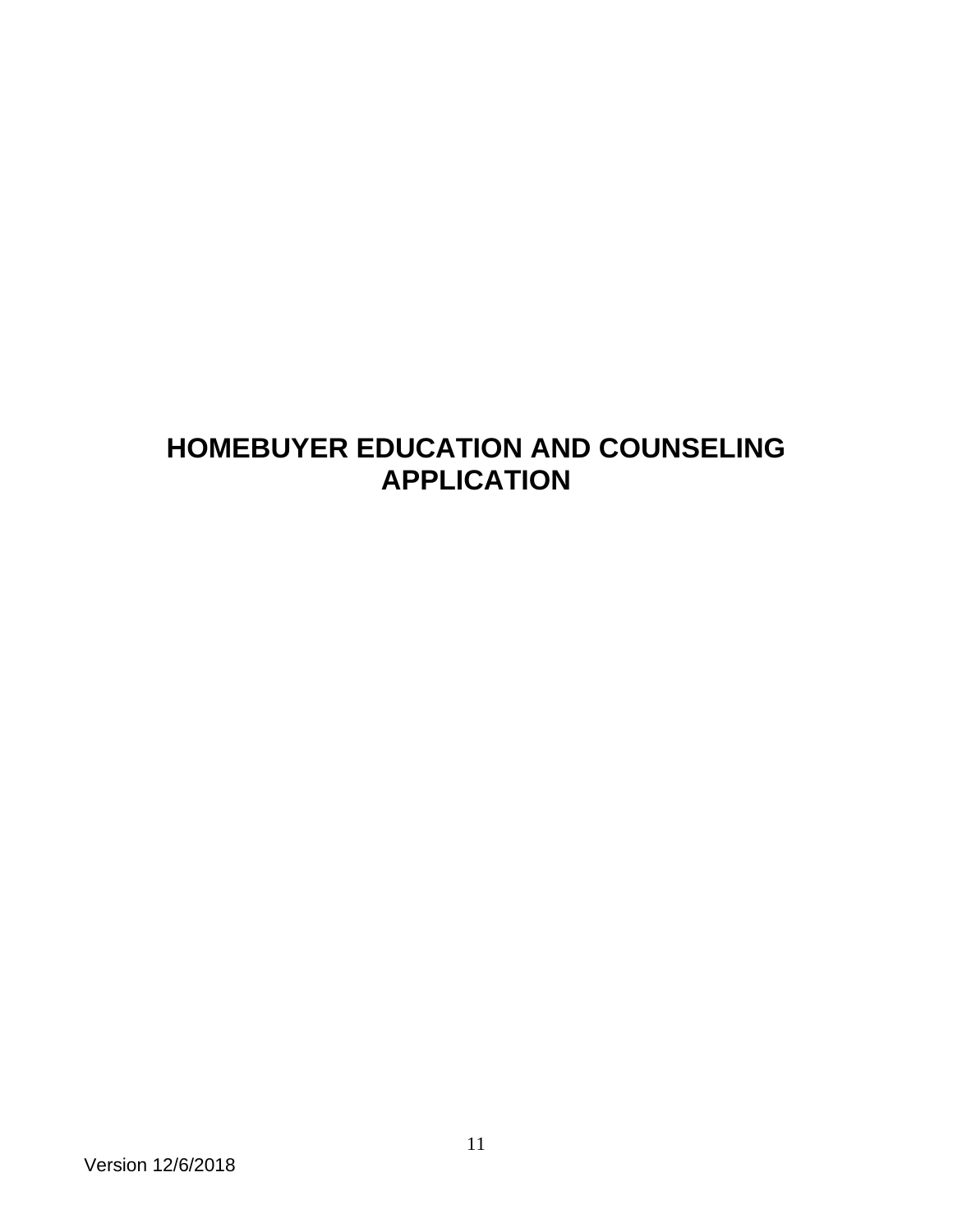### **APPLICATION COVER SHEET FY 2018 SHIP REQUEST FOR APPLICATION (RFA)**

| <b>ENTITY / APPLICANT INFORMATION:</b>                |                                       |                                                                                                                       |
|-------------------------------------------------------|---------------------------------------|-----------------------------------------------------------------------------------------------------------------------|
| Legal Name:                                           |                                       | <u> 1989 - Johann Johann Stoff, deutscher Stoffen und der Stoffen und der Stoffen und der Stoffen und der Stoffen</u> |
|                                                       |                                       | Organization's Federal Tax or Employer Identification Number (TIN/FEIN): ___________________________                  |
| Organization's Dun & Bradstreet D-U-N-S # (Required): | $\begin{array}{c} \hline \end{array}$ | To obtain DUNS #, please call 1.866.705.5711 or visit http://fedgov.dnb.com/webform                                   |
|                                                       |                                       |                                                                                                                       |
|                                                       |                                       |                                                                                                                       |
|                                                       |                                       |                                                                                                                       |
|                                                       |                                       |                                                                                                                       |
| <b>ACTIVITY INFORMATION:</b>                          |                                       |                                                                                                                       |
|                                                       |                                       |                                                                                                                       |
|                                                       |                                       | City _____________________________  State ____________________  Zip+4 _____________________________                   |
| site is located in.                                   |                                       | If multiple sites are proposed, please attach a separate list including the address and Commission District that each |
|                                                       |                                       | Category: _Homebuyer Education and Counseling_                                                                        |
| <b>Activity Description:</b>                          |                                       |                                                                                                                       |
|                                                       |                                       |                                                                                                                       |
|                                                       |                                       |                                                                                                                       |
| <b>Funding Amount Requested:</b>                      |                                       |                                                                                                                       |
|                                                       |                                       |                                                                                                                       |

With my signature below, I attest to the accuracy of the information provided on this cover page. The information above summarizes my RFA 2018 application submission.

| Signature: |  |
|------------|--|
|------------|--|

Name (printed): \_\_\_\_\_\_\_\_\_\_\_\_\_\_\_\_\_\_\_\_\_\_\_\_\_\_\_\_\_\_\_

Date: \_\_\_\_\_\_\_\_\_\_\_\_\_\_\_\_\_\_\_\_\_\_\_\_\_\_\_\_\_\_\_\_\_\_\_\_\_\_\_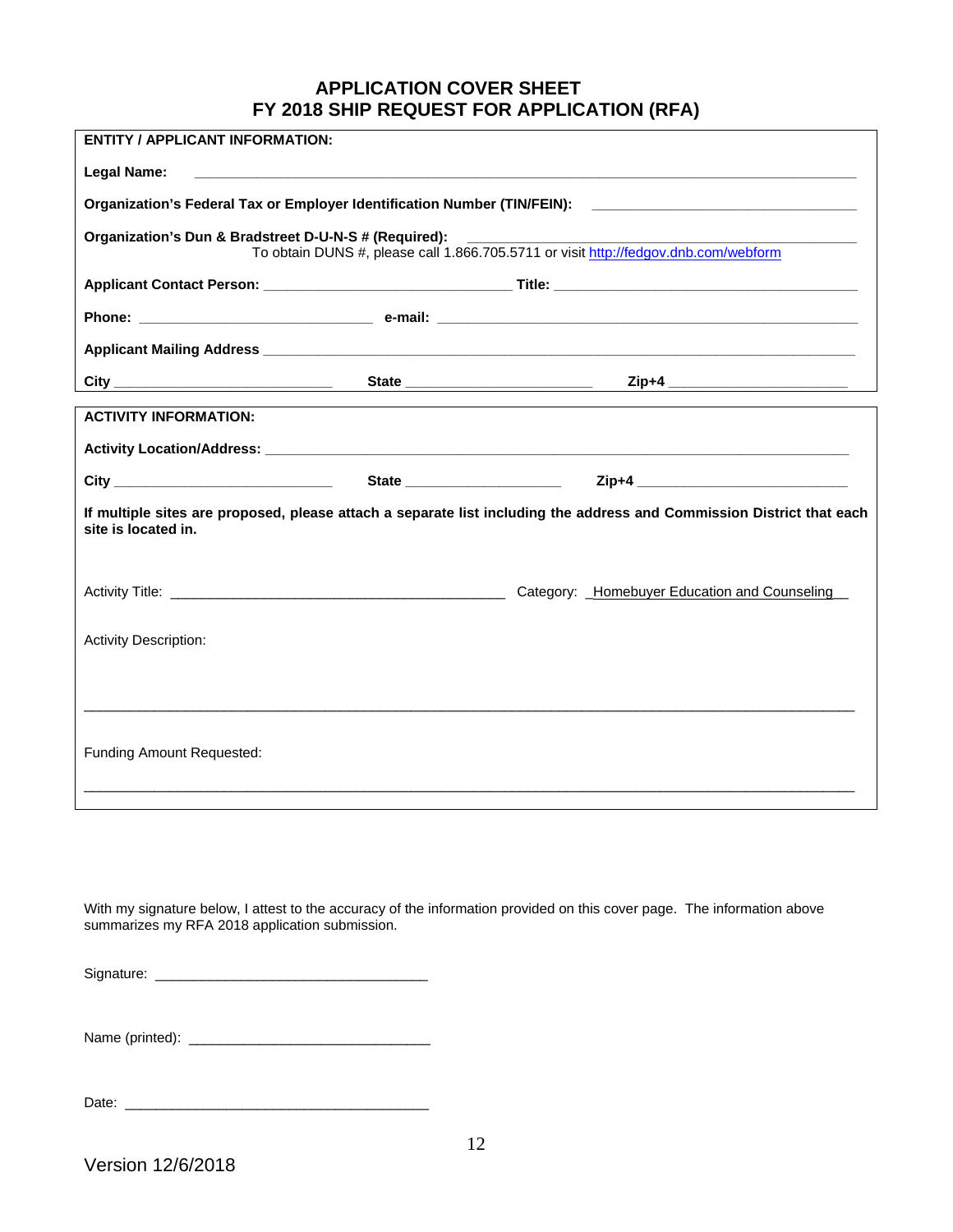

# **PUBLIC HOUSING AND COMMUNITY DEVELOPMENT DUE DILIGENCE AFFIDAVIT**

| <b>Address:</b><br><b>Telephone Number:</b><br><u>a sa barang ang pagbabang nagarang pang</u> alang na manang pangangang nagarang pangangang nagarang pangangang na<br>Pursuant to Miami-Dade County Resolution No. R-630-13, the undersigned certifies, to the best of his or her<br>knowledge and belief, that:<br>Within the past five (5) years, neither the Entity nor its directors, partners, principals, members or board members:<br>i. Have been sued by a funding source for breach of contract or failure to perform obligations under a<br>contract;<br>ii. Have been cited by a funding source for non-compliance or default under a contract;<br>Have been a defendant in a lawsuit based upon a contract with a funding source;<br>iii.<br>Have been charged with a crime that is unresolved at the time of signing this document; have been<br>İV.<br>convicted at any time of a crime of fraud or bribery; or have been convicted at any time of a criminal act<br>in connection with any County program.<br>Please list any matters which prohibit the Entity from making certifications required and explain how the matters are<br>being resolved (use separate sheet if necessary):<br>This is certified by my signature:<br><b>Print Name</b><br><b>Applicant's Signature</b><br>Date<br>Subscribed and sworn to (or affirmed) before me this _______________ day of<br>. He/she is personally known to me example the space of the space of the space of the space of the space of the space of the space of the space of the space of the space of the space of the space of the space of the space<br>(Print or Stamp of Notary):<br>Expiration Date: _______________________<br>Notary Public - State of _________________<br><b>Notary Seal:</b> |                                                                                  | <b>Applicant Name:</b> |  |  |  |  |  |
|------------------------------------------------------------------------------------------------------------------------------------------------------------------------------------------------------------------------------------------------------------------------------------------------------------------------------------------------------------------------------------------------------------------------------------------------------------------------------------------------------------------------------------------------------------------------------------------------------------------------------------------------------------------------------------------------------------------------------------------------------------------------------------------------------------------------------------------------------------------------------------------------------------------------------------------------------------------------------------------------------------------------------------------------------------------------------------------------------------------------------------------------------------------------------------------------------------------------------------------------------------------------------------------------------------------------------------------------------------------------------------------------------------------------------------------------------------------------------------------------------------------------------------------------------------------------------------------------------------------------------------------------------------------------------------------------------------------------------------------------------------------------------|----------------------------------------------------------------------------------|------------------------|--|--|--|--|--|
|                                                                                                                                                                                                                                                                                                                                                                                                                                                                                                                                                                                                                                                                                                                                                                                                                                                                                                                                                                                                                                                                                                                                                                                                                                                                                                                                                                                                                                                                                                                                                                                                                                                                                                                                                                              | ,我们也不会有一个人的人,我们也不会有一个人的人,我们也不会有一个人的人。""我们,我们也不会有一个人的人,我们也不会有一个人的人。""我们,我们也不会有一个人 |                        |  |  |  |  |  |
|                                                                                                                                                                                                                                                                                                                                                                                                                                                                                                                                                                                                                                                                                                                                                                                                                                                                                                                                                                                                                                                                                                                                                                                                                                                                                                                                                                                                                                                                                                                                                                                                                                                                                                                                                                              |                                                                                  |                        |  |  |  |  |  |
|                                                                                                                                                                                                                                                                                                                                                                                                                                                                                                                                                                                                                                                                                                                                                                                                                                                                                                                                                                                                                                                                                                                                                                                                                                                                                                                                                                                                                                                                                                                                                                                                                                                                                                                                                                              |                                                                                  |                        |  |  |  |  |  |
|                                                                                                                                                                                                                                                                                                                                                                                                                                                                                                                                                                                                                                                                                                                                                                                                                                                                                                                                                                                                                                                                                                                                                                                                                                                                                                                                                                                                                                                                                                                                                                                                                                                                                                                                                                              | 1.                                                                               |                        |  |  |  |  |  |
|                                                                                                                                                                                                                                                                                                                                                                                                                                                                                                                                                                                                                                                                                                                                                                                                                                                                                                                                                                                                                                                                                                                                                                                                                                                                                                                                                                                                                                                                                                                                                                                                                                                                                                                                                                              |                                                                                  |                        |  |  |  |  |  |
|                                                                                                                                                                                                                                                                                                                                                                                                                                                                                                                                                                                                                                                                                                                                                                                                                                                                                                                                                                                                                                                                                                                                                                                                                                                                                                                                                                                                                                                                                                                                                                                                                                                                                                                                                                              |                                                                                  |                        |  |  |  |  |  |
|                                                                                                                                                                                                                                                                                                                                                                                                                                                                                                                                                                                                                                                                                                                                                                                                                                                                                                                                                                                                                                                                                                                                                                                                                                                                                                                                                                                                                                                                                                                                                                                                                                                                                                                                                                              |                                                                                  |                        |  |  |  |  |  |
|                                                                                                                                                                                                                                                                                                                                                                                                                                                                                                                                                                                                                                                                                                                                                                                                                                                                                                                                                                                                                                                                                                                                                                                                                                                                                                                                                                                                                                                                                                                                                                                                                                                                                                                                                                              |                                                                                  |                        |  |  |  |  |  |
|                                                                                                                                                                                                                                                                                                                                                                                                                                                                                                                                                                                                                                                                                                                                                                                                                                                                                                                                                                                                                                                                                                                                                                                                                                                                                                                                                                                                                                                                                                                                                                                                                                                                                                                                                                              |                                                                                  |                        |  |  |  |  |  |
|                                                                                                                                                                                                                                                                                                                                                                                                                                                                                                                                                                                                                                                                                                                                                                                                                                                                                                                                                                                                                                                                                                                                                                                                                                                                                                                                                                                                                                                                                                                                                                                                                                                                                                                                                                              |                                                                                  |                        |  |  |  |  |  |
|                                                                                                                                                                                                                                                                                                                                                                                                                                                                                                                                                                                                                                                                                                                                                                                                                                                                                                                                                                                                                                                                                                                                                                                                                                                                                                                                                                                                                                                                                                                                                                                                                                                                                                                                                                              |                                                                                  |                        |  |  |  |  |  |
|                                                                                                                                                                                                                                                                                                                                                                                                                                                                                                                                                                                                                                                                                                                                                                                                                                                                                                                                                                                                                                                                                                                                                                                                                                                                                                                                                                                                                                                                                                                                                                                                                                                                                                                                                                              |                                                                                  |                        |  |  |  |  |  |
|                                                                                                                                                                                                                                                                                                                                                                                                                                                                                                                                                                                                                                                                                                                                                                                                                                                                                                                                                                                                                                                                                                                                                                                                                                                                                                                                                                                                                                                                                                                                                                                                                                                                                                                                                                              |                                                                                  |                        |  |  |  |  |  |
|                                                                                                                                                                                                                                                                                                                                                                                                                                                                                                                                                                                                                                                                                                                                                                                                                                                                                                                                                                                                                                                                                                                                                                                                                                                                                                                                                                                                                                                                                                                                                                                                                                                                                                                                                                              |                                                                                  |                        |  |  |  |  |  |
|                                                                                                                                                                                                                                                                                                                                                                                                                                                                                                                                                                                                                                                                                                                                                                                                                                                                                                                                                                                                                                                                                                                                                                                                                                                                                                                                                                                                                                                                                                                                                                                                                                                                                                                                                                              |                                                                                  |                        |  |  |  |  |  |
|                                                                                                                                                                                                                                                                                                                                                                                                                                                                                                                                                                                                                                                                                                                                                                                                                                                                                                                                                                                                                                                                                                                                                                                                                                                                                                                                                                                                                                                                                                                                                                                                                                                                                                                                                                              |                                                                                  |                        |  |  |  |  |  |
|                                                                                                                                                                                                                                                                                                                                                                                                                                                                                                                                                                                                                                                                                                                                                                                                                                                                                                                                                                                                                                                                                                                                                                                                                                                                                                                                                                                                                                                                                                                                                                                                                                                                                                                                                                              |                                                                                  |                        |  |  |  |  |  |
|                                                                                                                                                                                                                                                                                                                                                                                                                                                                                                                                                                                                                                                                                                                                                                                                                                                                                                                                                                                                                                                                                                                                                                                                                                                                                                                                                                                                                                                                                                                                                                                                                                                                                                                                                                              |                                                                                  |                        |  |  |  |  |  |



This material is available in an accessible format upon request.<br>
This material is available in an accessible format upon request.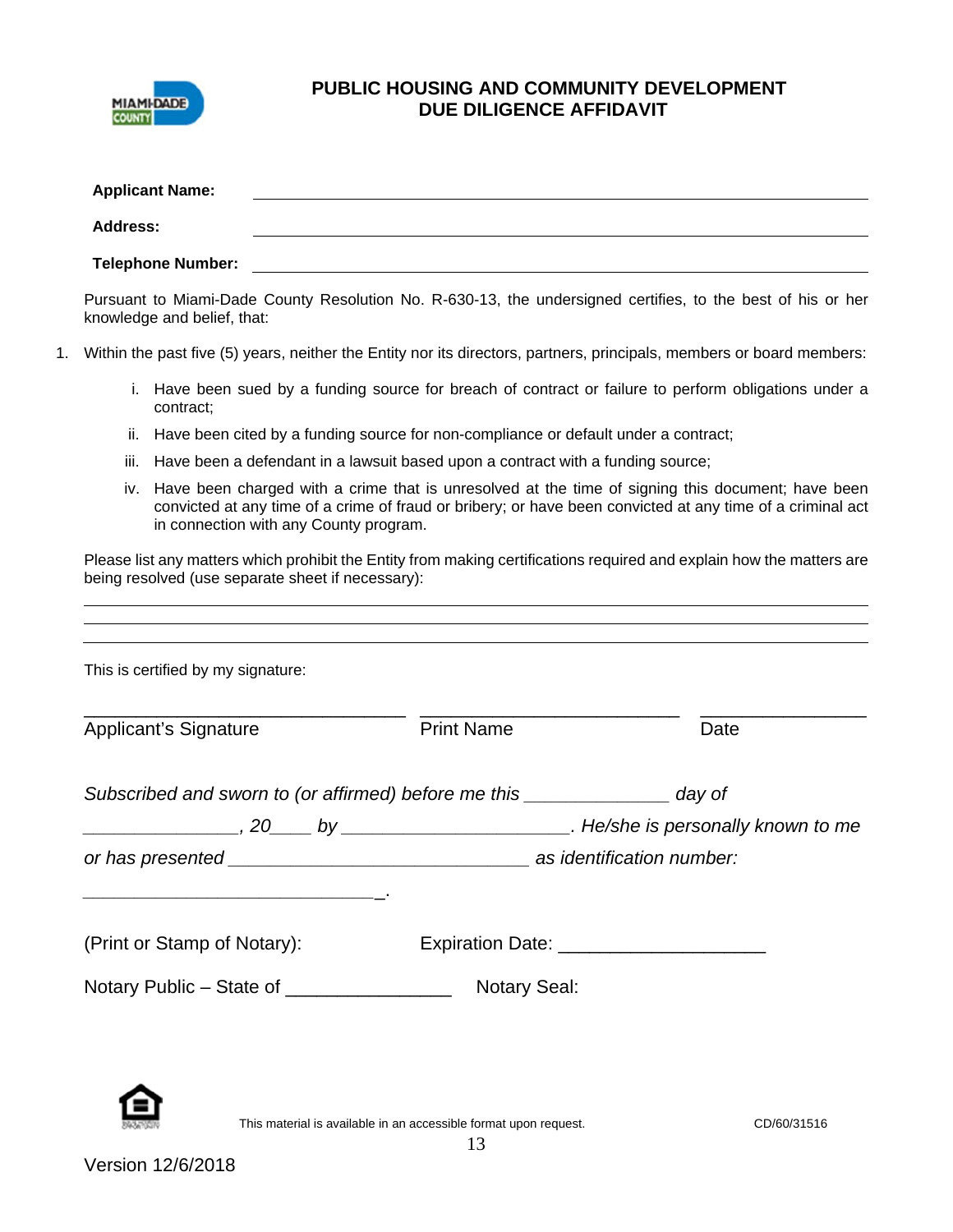

### **PUBLIC HOUSING AND COMMUNITY DEVELOPMENT FY 2018 SHIP RFA CERTIFICATION OF ACCURACY**

This page must be signed by the authorized representative of the Applicant/Developer as to the accuracy and completeness of this proposal. No proposals will be accepted without this document.

I hereby certify that this proposal is complete and all information included herein is true and accurate.

Name of Applicant: \_\_\_\_\_\_\_\_\_\_\_\_\_\_\_\_\_\_\_\_\_\_\_\_\_\_\_\_\_\_\_\_\_\_\_\_\_\_\_\_\_\_\_\_\_\_\_\_\_

Authorized Representative: \_\_\_\_\_\_\_\_\_\_\_\_\_\_\_\_\_\_\_\_\_\_\_\_\_\_\_\_\_\_\_\_\_\_\_ (print name)

Title: \_\_\_\_\_\_\_\_\_\_\_\_\_\_\_\_\_\_\_\_\_\_\_\_\_\_\_\_\_\_\_\_\_

| Signature: |  |
|------------|--|
|            |  |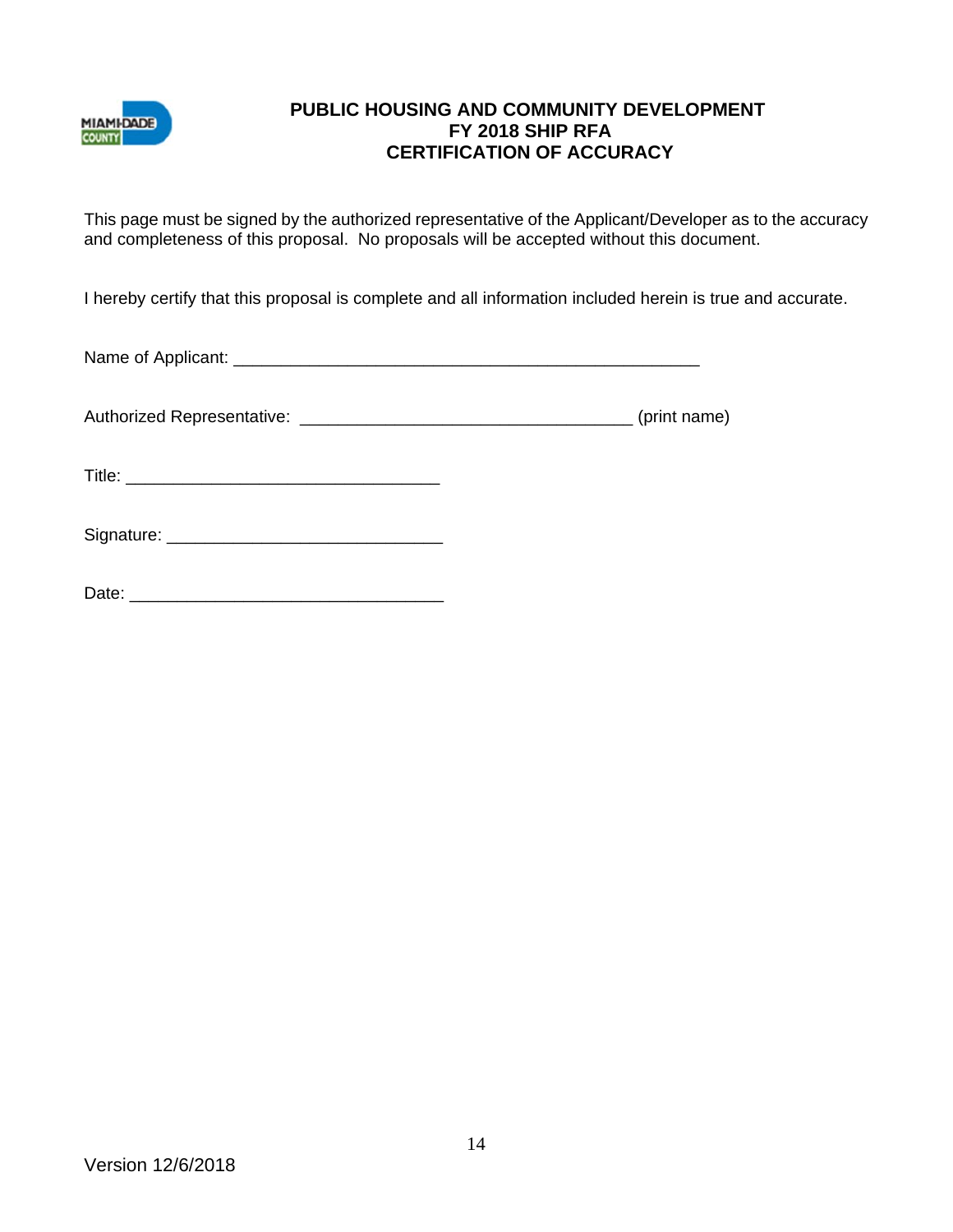

This material is available in an accessible format upon request. CD/60/31516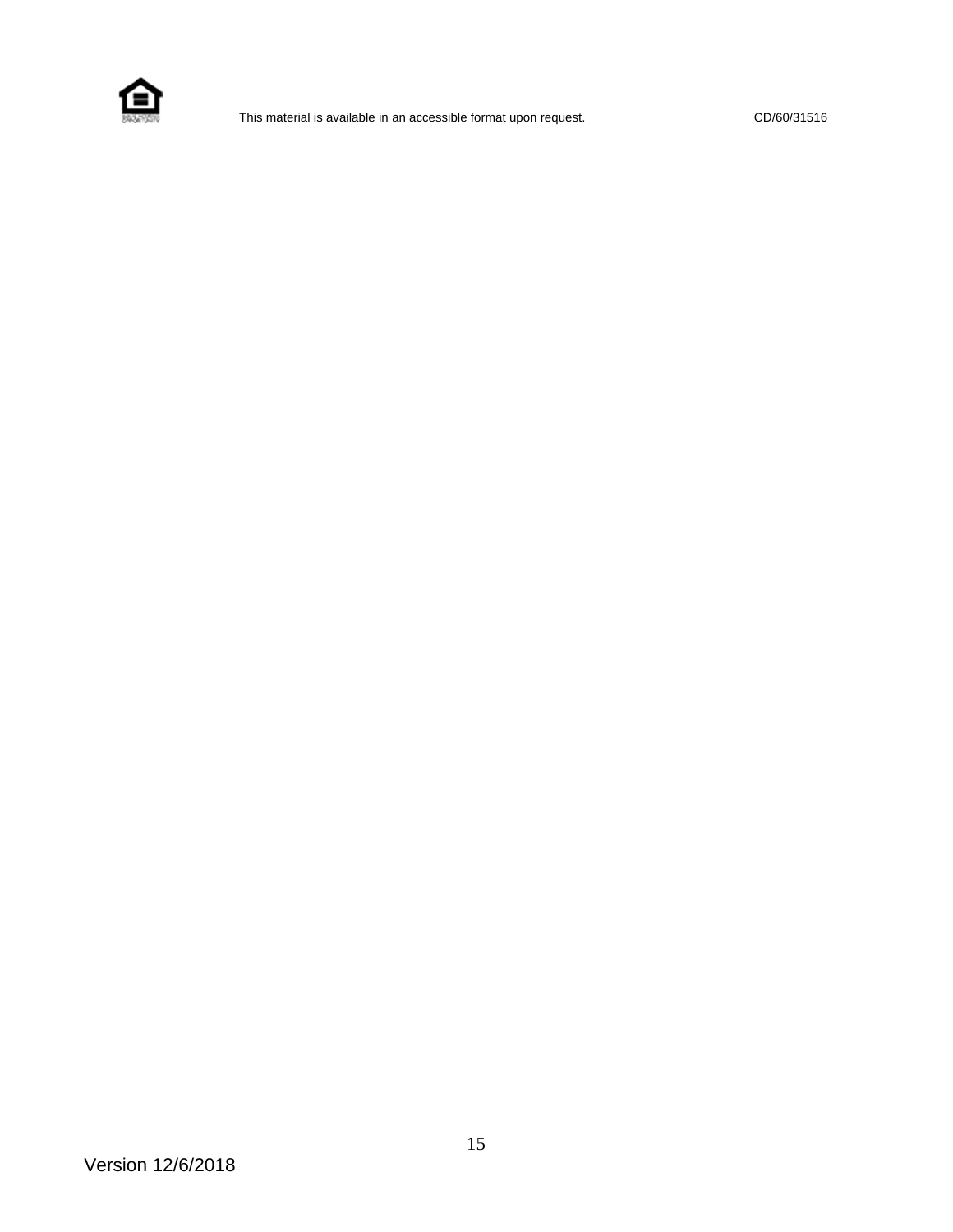# **APPLICATION CHECKLIST**

#### **COPIES OF ALL DOCUMENTS MUST BE INCLUDED IN EACH SUBMITTED BINDER**  IN THE ORDER THEY APPEAR IN THE LIST BELOW LABELED BY CORRESPONDING TAB, TITLE AND PAGE NUMBER WHERE DOCUMENT IS FOUND.

#### **ALL DOCUMENTS MUST HAVE PAGE NUMBERS**

#### **ALL items listed in the following checklist are REQUIRED and must be included with your application**

| Tab               | <b>Document</b>                                                                                                                                                                                                                                     | <b>Required</b>       | <b>Include Page</b><br><b>Number where</b><br>document is<br>located |
|-------------------|-----------------------------------------------------------------------------------------------------------------------------------------------------------------------------------------------------------------------------------------------------|-----------------------|----------------------------------------------------------------------|
| 1.                | <b>Application Cover Sheet</b>                                                                                                                                                                                                                      | Required              |                                                                      |
| $\overline{2}$ .  | <b>Application Checklist/Table of Contents</b>                                                                                                                                                                                                      | Required              |                                                                      |
| 3.                | <b>Application Activity Submission Form</b>                                                                                                                                                                                                         | Required              |                                                                      |
| 4.                | <b>Application: General Section</b>                                                                                                                                                                                                                 | Required              |                                                                      |
| $\overline{5}$ .  | <b>Application:</b>                                                                                                                                                                                                                                 | Required              |                                                                      |
|                   | <b>Abbreviated Activity Description</b>                                                                                                                                                                                                             | Required              |                                                                      |
|                   | Activity Location and Description of Service Area (Include interior and<br>exterior pictures of activity location.)                                                                                                                                 | Required              |                                                                      |
|                   | Statement of Metropolitan Significance (Only for activities in Entitlement                                                                                                                                                                          | Only If               |                                                                      |
|                   | Cities.)                                                                                                                                                                                                                                            | Applicable            |                                                                      |
| 6.                | Scope of Services - Including Detailed Activity Description, Location,<br>Proposed Accomplishments, and Action Steps                                                                                                                                | Required              |                                                                      |
| $\overline{7}$ .  | Budget - The applicant shall submit a full and complete total budget<br>including a listing of all funds, which are expected to be utilized as a match<br>or to partially fund the project or program including funds requested in this<br>proposal | Required              |                                                                      |
|                   | <b>Entity Budget</b>                                                                                                                                                                                                                                | Required              |                                                                      |
|                   | <b>Entity Assets and Liabilities</b>                                                                                                                                                                                                                | Required              |                                                                      |
|                   | Audited Financial Statements or a Certified Financial Statement,<br>certified by an independent 3rd party auditor.                                                                                                                                  | Required              |                                                                      |
|                   | <b>Detailed Activity Budget</b>                                                                                                                                                                                                                     | Required              |                                                                      |
|                   | Five-Year Operating Pro-Forma                                                                                                                                                                                                                       | Only If<br>Applicable |                                                                      |
|                   | Sources & Uses Statement for Proposed Activity                                                                                                                                                                                                      | Required              |                                                                      |
|                   | Leveraged Sources (Award Letters, Signed Affidavits, and/or Letters of<br>Commitment)                                                                                                                                                               | Required              |                                                                      |
| 8.                | <b>Due Diligence Affidavit</b>                                                                                                                                                                                                                      | Required              |                                                                      |
| 9.                | W-9 Form - Request for Taxpayer Identification Number & Certification                                                                                                                                                                               | Required              |                                                                      |
| 10.               | <b>Certification of Accuracy</b>                                                                                                                                                                                                                    | Required              |                                                                      |
| $\overline{11}$ . | Tax Exempt Status Letter - Evidence of not-for-profit status.                                                                                                                                                                                       | Only If<br>Applicable |                                                                      |
| 12.               | IRS 990 - Description of not-for-profit status.                                                                                                                                                                                                     | Required              |                                                                      |
| 13.               | Governing Board - Names and addresses.                                                                                                                                                                                                              | Required              |                                                                      |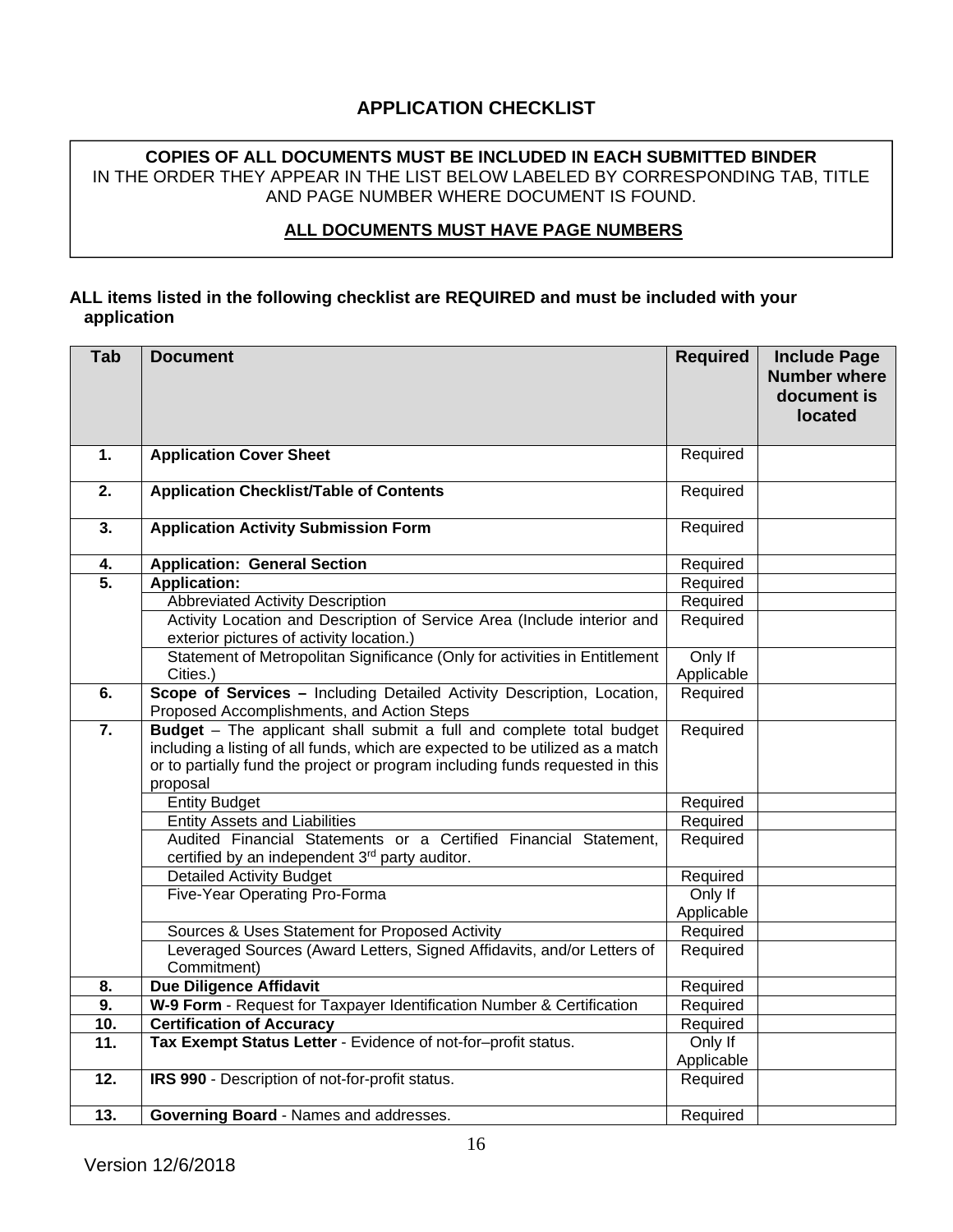| Tab | <b>Document</b>                                                                                                                                                                                                                                                                                                                                                              | <b>Required</b>       | <b>Include Page</b><br><b>Number where</b><br>document is<br><b>located</b> |
|-----|------------------------------------------------------------------------------------------------------------------------------------------------------------------------------------------------------------------------------------------------------------------------------------------------------------------------------------------------------------------------------|-----------------------|-----------------------------------------------------------------------------|
|     |                                                                                                                                                                                                                                                                                                                                                                              |                       |                                                                             |
| 14. | <b>Current Articles of Incorporation and Corporate Documents - Please</b><br>label and include page numbers for each of the sections listed below.                                                                                                                                                                                                                           | Required              |                                                                             |
|     | Articles of Incorporation/Corporate Certification                                                                                                                                                                                                                                                                                                                            | Required              |                                                                             |
|     | Current Certificate of Good Standing or Certificate of Status - From the<br>State of Florida                                                                                                                                                                                                                                                                                 | Required              |                                                                             |
|     | <b>Business License</b>                                                                                                                                                                                                                                                                                                                                                      |                       |                                                                             |
|     | Partnership Agreement                                                                                                                                                                                                                                                                                                                                                        | Only if               |                                                                             |
|     |                                                                                                                                                                                                                                                                                                                                                                              | Applicable            |                                                                             |
|     | Board Resolutions (If applicable)                                                                                                                                                                                                                                                                                                                                            | Only if               |                                                                             |
|     |                                                                                                                                                                                                                                                                                                                                                                              | Applicable            |                                                                             |
| 15. | <b>Current By-Laws</b>                                                                                                                                                                                                                                                                                                                                                       | Required              |                                                                             |
| 16. | Contact Information for All Partners - Names of the organizations,<br>individuals and the specific governmental agencies involved in the<br>partnership, to include contact person(s), addresses and telephone<br>numbers for each and their role in the project. Identify not-for-profit versus<br>for-profit organizations and include DUNS numbers for each organization. | Required              |                                                                             |
| 17. | Résumés and Organizational Chart                                                                                                                                                                                                                                                                                                                                             | Required              |                                                                             |
| 18. | <b>Appeals or Other Pending Issues</b>                                                                                                                                                                                                                                                                                                                                       | Only if<br>Applicable |                                                                             |
| 19. | Collaborative Agreements with Service Providers (signed and dated)                                                                                                                                                                                                                                                                                                           | Required              |                                                                             |
| 20. | <b>Marketing and Outreach Plan</b>                                                                                                                                                                                                                                                                                                                                           | Required              |                                                                             |
| 21. | <b>Comprehensive Training Curriculum</b>                                                                                                                                                                                                                                                                                                                                     | Required              |                                                                             |
| 22. | Past Experience as Homebuyer Counseling (HC) provider                                                                                                                                                                                                                                                                                                                        | Required              |                                                                             |
| 23. | <b>Proof of a Client Management System</b>                                                                                                                                                                                                                                                                                                                                   | Required              |                                                                             |
| 24. | <b>Corporate Affiliations</b>                                                                                                                                                                                                                                                                                                                                                | Required              |                                                                             |
| 25. | Homebuyer Counseling Track Record (documentation of successful<br>graduates)                                                                                                                                                                                                                                                                                                 | Required              |                                                                             |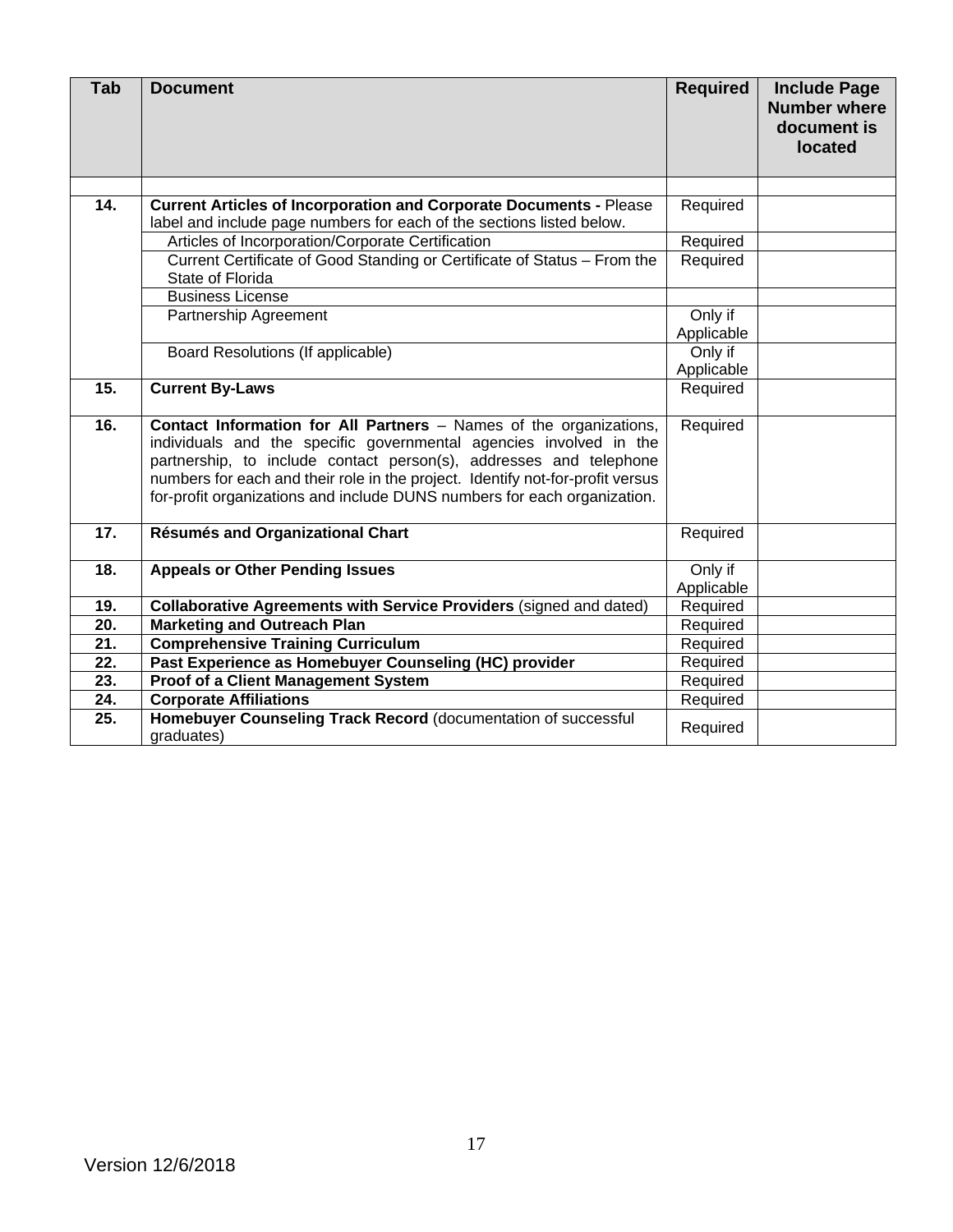# **HOMEBUYER EDUCATION AND COUNSELING SCORING CRITERIA ORGANIZATIONAL CAPACITY AND SOUNDNESS OF APPROACH** (100 Points)

| 1.  | documented proof to receive points.                                         |                                                     | How many years has the organization provided homebuyer education and counseling services? Must provide                                                                                                          |
|-----|-----------------------------------------------------------------------------|-----------------------------------------------------|-----------------------------------------------------------------------------------------------------------------------------------------------------------------------------------------------------------------|
|     | 1-4 years (4 points)                                                        | 5-7 years (6 points)                                | 8 or more years (10 points)                                                                                                                                                                                     |
| 2.  | and Counseling? Must include documented proof to receive points.            |                                                     | Is the homebuyer counseling entity a member of the National Industry Standards for Homeowner Education                                                                                                          |
|     | No (0 points)                                                               | $\Box$ Yes (10 points)                              |                                                                                                                                                                                                                 |
| 3.  | system)                                                                     |                                                     | Does the homebuyer counseling entity utilize a HUD compliant Client Management System for data<br>collection and reporting? Must include documented proof to receive points. (proof of purchase and/or lease of |
|     | No (0 points)                                                               | $\Box$ Yes (5 points)                               |                                                                                                                                                                                                                 |
| 4.  |                                                                             |                                                     | How many years of experience do the homebuyer counselors have? Add the number of years of experience<br>of all certified homebuyer counselors. Must include documented proof to receive points.                 |
|     | $\Box$ 1-5 years (1 point)                                                  | 6-10 years (2 points)                               | $\Box$ 11 or more years (5 points)                                                                                                                                                                              |
| 5.  | documented proof to receive points. (copies of certifications)              |                                                     | What is the percentage of homebuyer counselors that are currently certified? Select one. Must include                                                                                                           |
|     |                                                                             | 69% or less than (0 points) $\Box$ 70-79% (1 point) | 80-89% (2 points)<br>90-100% (3 points)                                                                                                                                                                         |
| 6.  | receive points.                                                             |                                                     | Has your organization received other funding for counseling services? Must include documented proof to                                                                                                          |
|     | No (0 points)                                                               | Yes (7 points)                                      |                                                                                                                                                                                                                 |
| 7.  | Must include documented proof to receive points. (participant verification) |                                                     | How many participants successfully completed and/or graduated from your program in the last 12 months?                                                                                                          |
|     | $\Box$ less than 100 (0 points)                                             | $\Box$ 100 (2 points)                               | $\Box$ 200 (5 points)                                                                                                                                                                                           |
|     | 300 (10 points)                                                             | 500 or more (15 points)                             |                                                                                                                                                                                                                 |
| 8.  | documented proof to receive points. (participant verification)              |                                                     | How many participants successfully achieved homeownership in the last 12 months? Must include                                                                                                                   |
|     | Less than 25 (0 points)                                                     | 26-49 (5 points)                                    | 50 or more (10 points)                                                                                                                                                                                          |
| 9.  | points.                                                                     |                                                     | Does the applicant have a comprehensive training curriculum? Must include training curriculum to receive                                                                                                        |
|     | Marginal (2 points)                                                         | Moderate (6 points)                                 | Comprehensive (10 points)                                                                                                                                                                                       |
| 10. | proof to receive points.                                                    |                                                     | Number of training locations within 1/3-mile accessible to public transportation? Must include documented                                                                                                       |
|     | No locations within 1/3-mile (0 points)                                     |                                                     |                                                                                                                                                                                                                 |
|     | 1 location within 1/3-mile (3 points)                                       |                                                     |                                                                                                                                                                                                                 |

 $\mathbf{r}$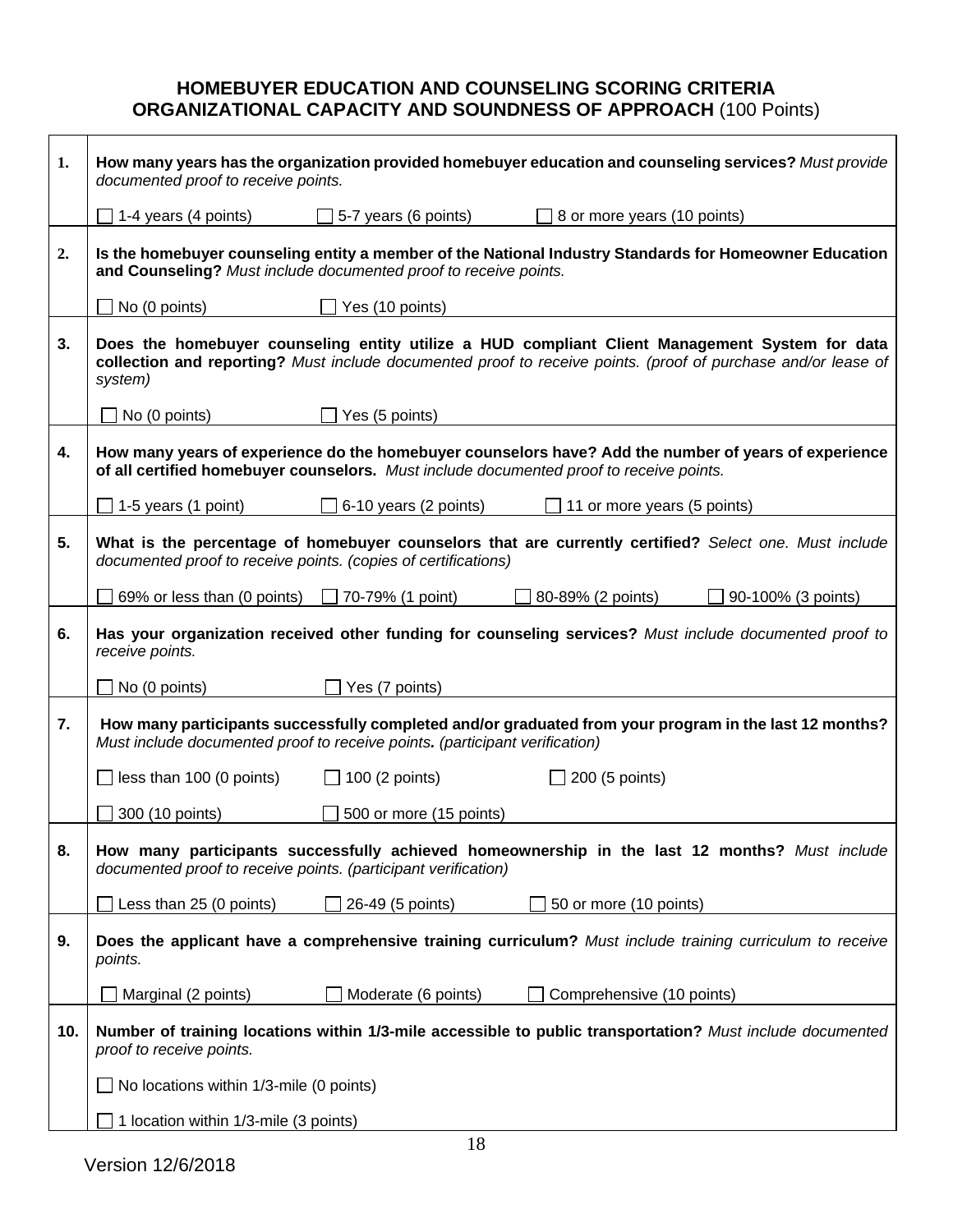| $\Box$ 2 or more locations within 1/3-mile (5 points)                                                                                                                                                  |
|--------------------------------------------------------------------------------------------------------------------------------------------------------------------------------------------------------|
| Is there a cost for the client to participate in the homebuyer education and counseling workshops? (exclusive<br>of required fees for credit reports) Must include documented proof to receive points. |
| \$51 or more (0 points) $31 - 50$ (5 points)<br>\$0 (15 points)                                                                                                                                        |
| Has the agency provided post purchase homeownership workshops for persons previously served by your<br>organization? Must include documented proof of previous workshops to receive points.            |
| $\Box$ No (0 points)<br>$\Box$ Yes (5 points)                                                                                                                                                          |
|                                                                                                                                                                                                        |
| Indicate the cost per client for the following services (as applicable):                                                                                                                               |
| Homebuyer Education/Counseling Workshop \$                                                                                                                                                             |
| <b>Financial Literacy \$_____</b>                                                                                                                                                                      |
| Foreclosure Prevention \$                                                                                                                                                                              |
| Homebuyer Education/Counseling Services Only \$                                                                                                                                                        |
| <b>All inclusive \$</b>                                                                                                                                                                                |
|                                                                                                                                                                                                        |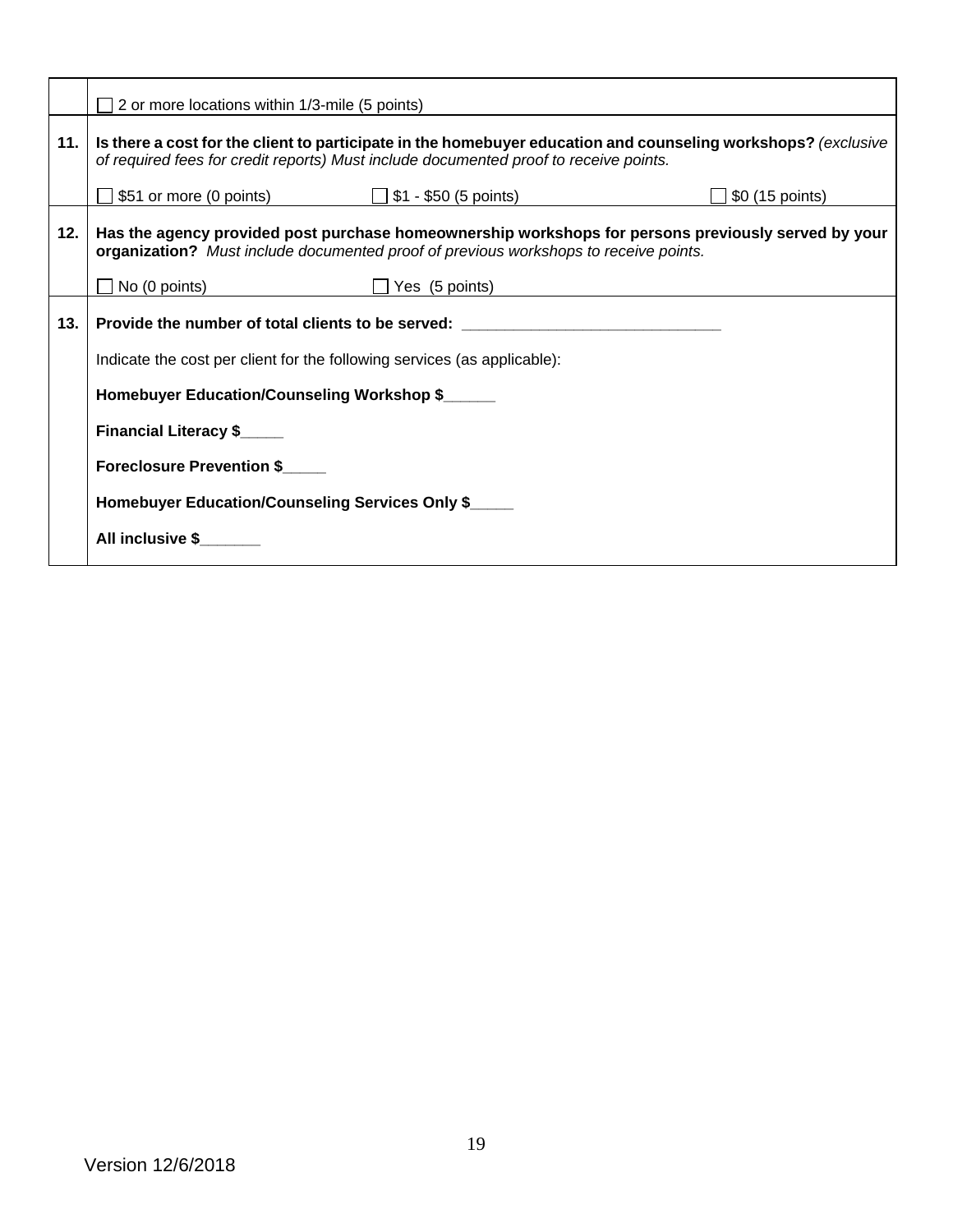## **Due Diligence Check List**

PHCD will adhere to compliance guidelines pursuant to Resolution No. R-630-13 approved by the Miami-Dade County Board of County Commissioners on July 16, 2013, requiring a Due Diligence investigation on all applicants using the following websites and/or reports:

Miami-Dade Office of the Inspector General

Vendor registration documents, affidavits and applicable licenses

Florida Department of Business and Professional Regulation

Insurance and/or bonds as applicable

SBD Violations Reports

Florida Convicted Vendor List

Contractor Debarment Report

Delinquent Contractors

Goal Deficit Mark-Up Report

Suspended Contractors

Florida Suspended Contractors

Federal Excluded Parties List System

- Sudan-Iran Affidavit
- State of Florida Corporations

Capital Improvements Information System

A&E Technical Certification Report

Pre-Qualification Report

Web search for compliance and performance (Better Business Bureau and other jurisdictions)

Reference checks for contracts with similar scope (other County departments, agencies and firms)

Tax Returns, Financial Statements (Audited), Pro Forma statements, and other financial documents

Local Public Records Search (Miami-Dade Clerk of Courts)

Dun & Bradstreet Financial Reports

Public Access to Court Electronic Records (PACER)